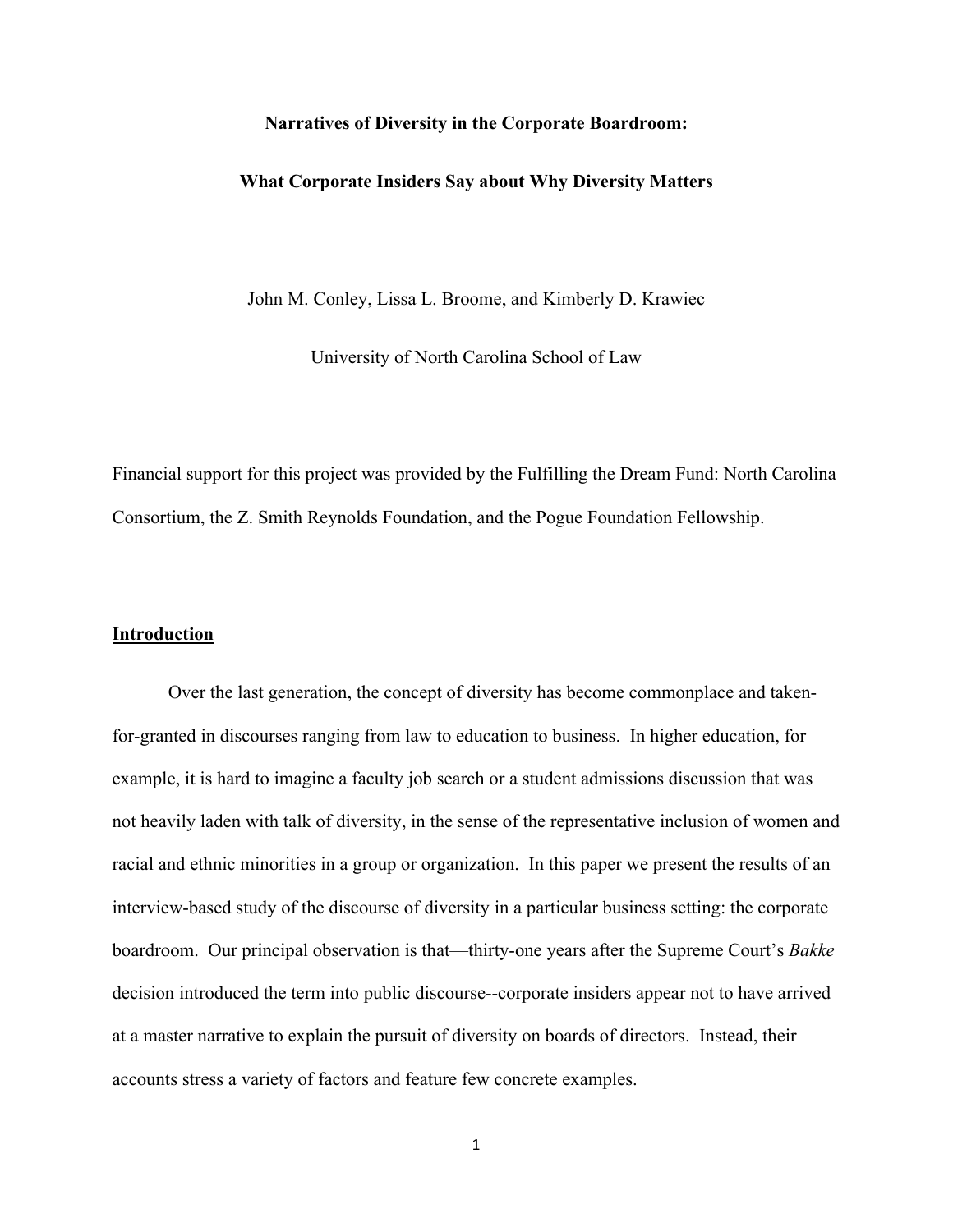The racial, ethnic, and gender make-up of corporate boards has recently become the subject of intense public focus in many countries, including the United States. In Norway, for example, gender representation on corporate boards has become the subject of government mandate. Legislation enacted in 2006 required that roughly 40% of public company board seats be held by women by 2008 (Reiersen and Sjafsjell 2008). As of January 2008, women held close to 38% of board seats at Norwegian public corporations, the world's highest percentage. The news prompted claims of victory from the legislation's advocates, as well as charges of quotas, window-dressing, and divisiveness from opponents.

In the United States, by contrast, the make-up of corporate boards has been left to market forces and private advocacy efforts. Dozens of advocacy groups are dedicated to promoting board diversity, by measuring it, studying it, or providing training or mentoring to potential female or minority board members (e.g., Alliance for Board Diversity 2008).

By some measures, the level of gender, racial, and ethnic diversity on U.S. public company boards has increased markedly over the past several decades. For example, in 1993 51% of Fortune 500 firms had no women on the board (Catalyst 1993). By 2008, that percentage had fallen to 13% (Catalyst 2008). In 1973, 93% of Fortune 1000 companies had no minority directors (Fairfax 2005). That percentage had declined to 24% by 2004 (ibid.). By other measures, however, progress has been slow and has leveled off. For example, the percentage of Fortune 500 board seats held by women increased only from 9.6% in 1995 to 12.4% in 2001 to 15.2% in 2008 (Catalyst 2005, 2008). Minority representation on Fortune 100 boards increased, barely, from 14.89% in 2004 to 15.42% in 2006, but Hispanic and African American males actually lost ground (Alliance for Board Diversity 2008).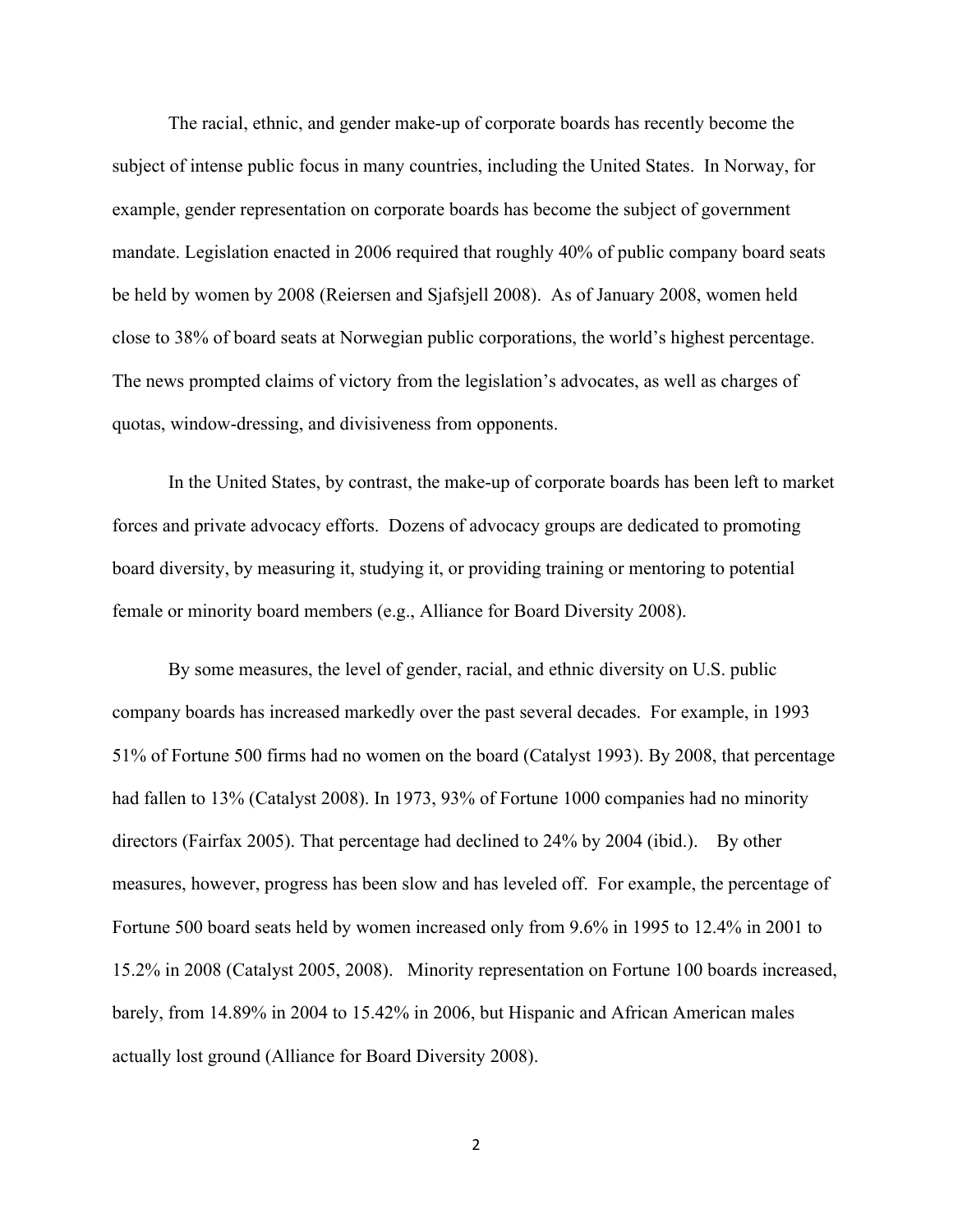Given these changing boardroom demographics, many researchers have attempted to explore the possible rationales and motivations for board diversity efforts (reviewed in Broome and Krawiec 2008, 432-435). They include theories that board diversity addresses fairness concerns; that firms seeking board diversity are accessing an untapped talent pool; that female and minority board members reduce agency costs; that a more diverse board possesses more and better information; that diverse boards are more likely to engage in constructive dissent; that a diverse board conveys a credible signal to relevant observers of corporate behavior; and that board diversity is a meaningless public relations maneuver, generating neither real costs nor real benefits for shareholders. There is no consensus on the critical question of whether board diversity improves firm performance (ibid.).

The research reported here does not address psychological motivations, or the actual effects of diversity on board behavior, or the business performance outcomes that may or may not stem from board composition. Our question is a more direct one: what do the protagonists *say* about the significance of diversity? That is, what narratives (or, synonymously, stories or accounts) do board members, executives, government officials, and others produce when asked to explain whether and why diversity matters on corporate boards?

#### **Narratives and Stories**

Narratives, or stories or accounts (the terms are used interchangeably in many discourse literatures; e.g., Ewick and Silbey 1998; Conley and O'Barr 1990), have been defined as "everyday communication devices that create interpretive contexts for social action" (Bennett and Feldman 1981, 7). As Patricia Ewick and Susan Silbey (1998, 242) put it, "storytelling is a conventional form of social interaction, among the ways we come to know each other, encounter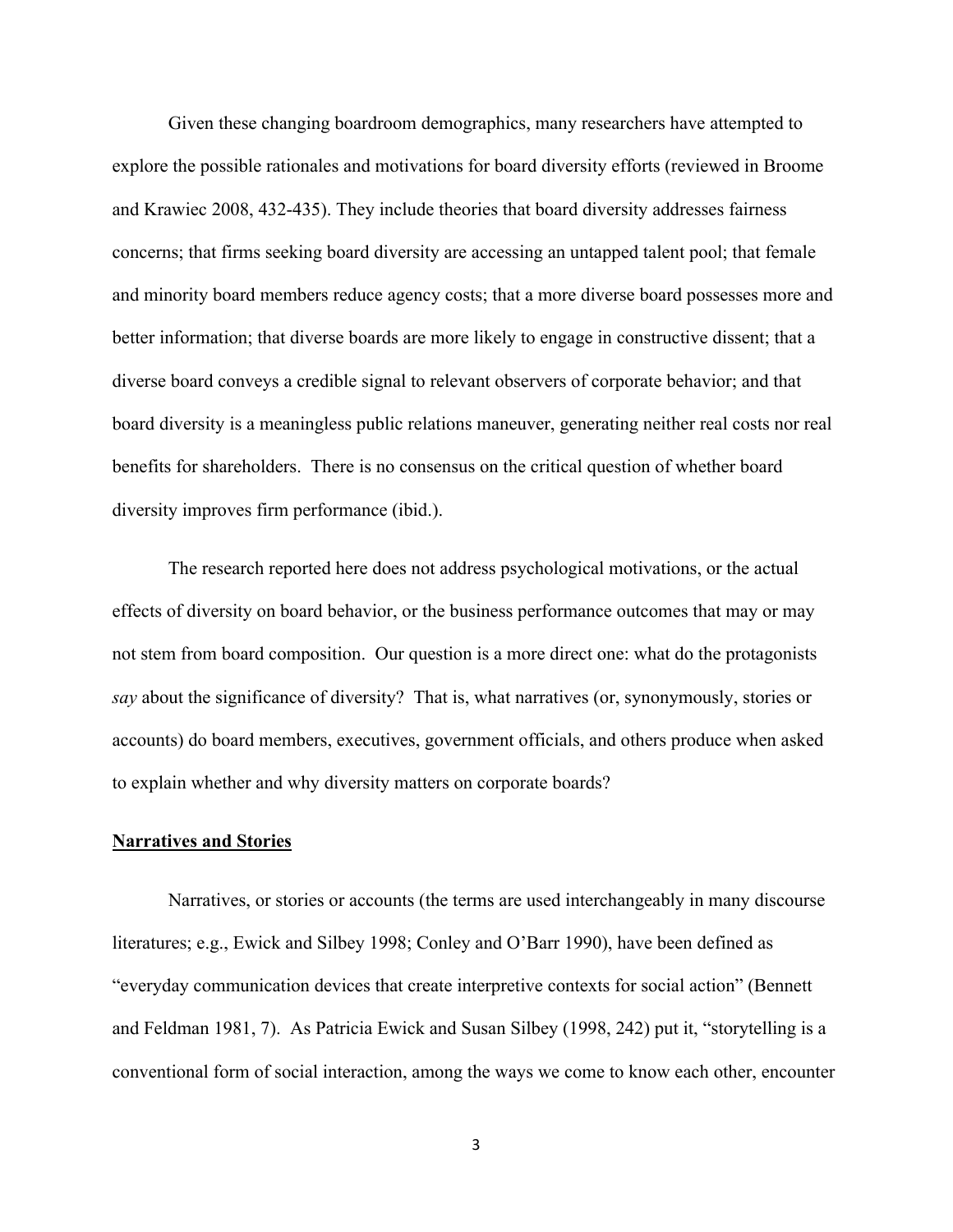the larger world, and learn about its organization." More specifically, "[i]n everyday social situations people use stories as a means of conveying selective interpretations of social behavior to others" (Bennett and Feldman 1981, 7). In terms of its effect, "a story not only focuses attention and judgment on certain key behavior (and the actors' relations to it), it also has the capacity to constrain a clear understanding about the significance of that behavior" (ibid.).

Ewick and Silbey (1998, 28-29) point out that "narratives can enter scholarly research as either the object, the method, or the product of inquiry." That is, researchers can study narratives/stories as a sociolinguistic phenomenon, they can use stories as data in an effort to understand something else, or they can use the story "as a metaphor to represent what [they] have discovered" (ibid.). Our focus will be primarily on the first and second usages.

The discourse literature emphasizes the social aspect of stories. The anthropologist Charles Briggs (1996, 14) writes that "the manner in which stories are presented and used is often contingent upon their being framed as embodiments of shared beliefs and understanding." Relatedly, "narratives do not simply describe ready-made events; rather, they provide central means by which we *create* notions as to what took place, how the action unfolded, what prompted it, and the social effects of the events" (ibid., 23). Narratives, in other words, comprise a "process of social construction" (ibid.). In examining this process, it can be useful to think of storytelling as a metadiscursive practice, as the production of "discourses that seek to shape, constrain, or appropriate other discourses" (ibid., 19). Any given narrative is not only shaped by its own discursive context, but can build upon, incorporate, and reformulate prior discourses.

The fact that a member of a cultural group analyzes and interprets the world in a particular way does not, of course, permit one to make strong claims about what other members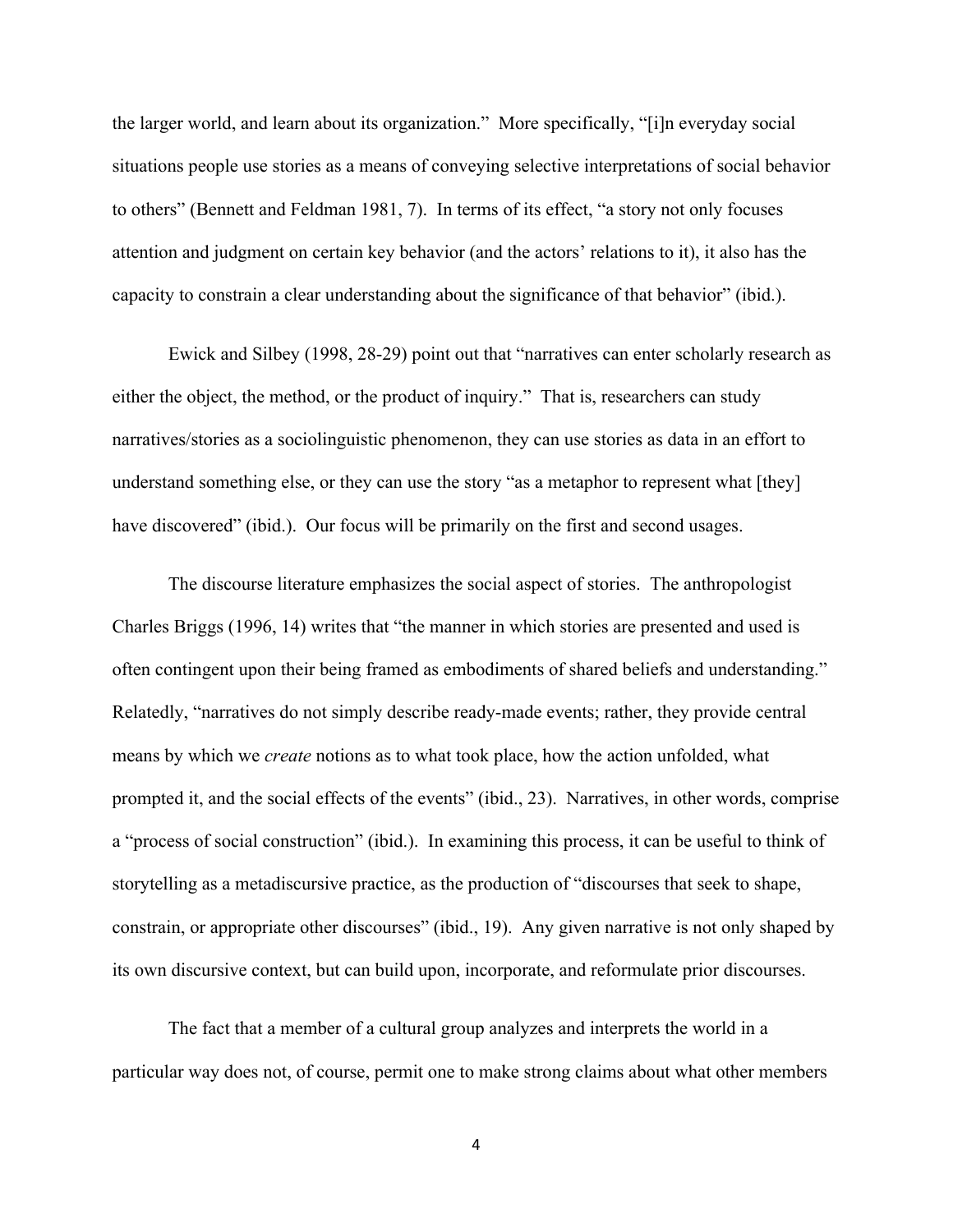are thinking or doing. Nonetheless, the study of narratives can support a limited but significant kind of generalization. If members of a group repeatedly tell a similar story about an event or phenomenon, then it may be reasonable to characterize it as a master narrative: an account that achieves accepted, taken-for-granted, hegemonic status in the relevant group (Conley and Conley forthcoming). Through continual retelling, elaboration, and negotiation in some speech community, a master narrative can become *the* story of an event or other phenomenon, at least until challenged and replaced.

In this study we have collected narratives about the meaning of diversity in the selection and functioning of corporate boards of directors. (We acknowledge, of course, that as interviewers we are the co-producers of these narratives; see, e.g., Briggs 1996.) To date, we have interviewed 36 people around the United States who have a direct interest in the topic. Most are or have been directors of publicly traded companies; others include lawyers, consultants and advisors of various sorts, and government regulators. The interviews have ranged from one to two hours in length, with two of us participating. At least one of us has been physically present for all but two of the interviews, which were done by telephone at the request of the subjects. We worked from a short list of general topics that we made sure to cover in each interview, but encouraged the subjects to elaborate, digress, and introduce new topics as they saw fit. The subset of topics that are the subject of this paper are whether director diversity is important; if so, why; and whether the subject can give examples of director diversity making a difference in some respect.

We made audio recordings of all of the interviews. The recordings were transcribed by a professional transcription service, and we have verified and corrected the transcripts. We listened to the tapes in conversation analysis-style seminars. But because our focus here is on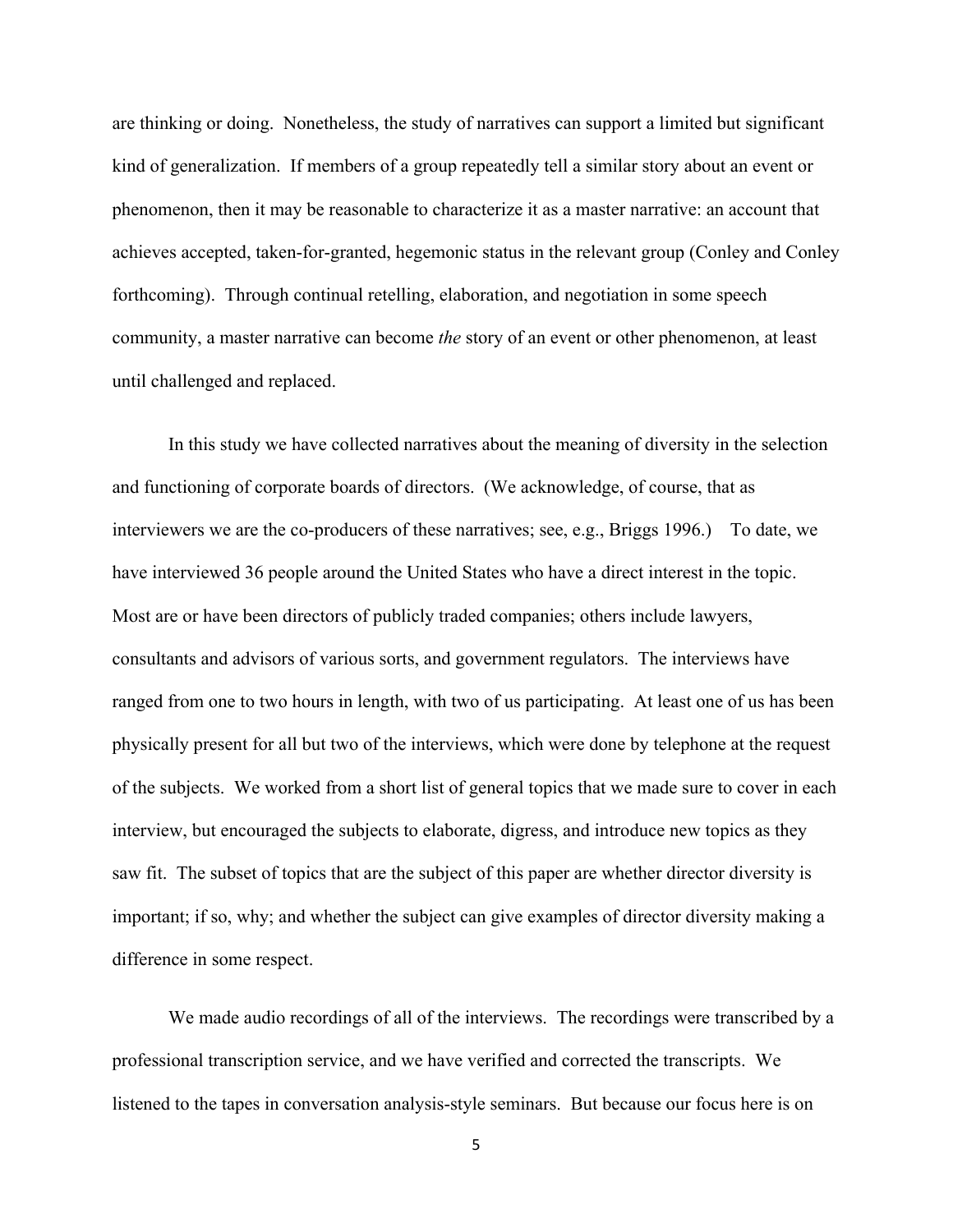topic and content rather than conversational details, we have chosen not to present the level of transcribing detail found in conversation analysis papers. First, we have rendered the subjects' speech in standard English spelling and punctuation rather than phonetically; thus, these transcripts say *weren't you* and *you can get* where a conversation analysis transcript might contain *werenchu* and *ya c'n get.* Second, we have eliminated many of the non-verbal elements, including the timing of pauses, the details of overlapping speech, and most non-verbal utterances. We recognize that we may be eliminating linguistic features that some readers would find useful, but we conclude that these compromises are appropriate to promote broad accessibility.

#### **Lewis Powell and the Roots of the Diversity Narrative**

Where did the concept of diversity come from, and why might it be important? The word "diversity" has roots in Middle English. But the contemporary usage that concerns us entered legal discourse--and seems to have entered general public discourse--in Justice Lewis Powell's 1978 opinion in *Regents of University of California v. Bakke* (U.S. Supreme Court 1978), which dealt with a race-conscious admissions program at the UC-Davis medical school. The regularity with which it is repeated and relied on in higher education and other contexts suggests that the Powell narrative has become a kind of master narrative of diversity.

In *Bakke,* a Supreme Court majority voted to strike down Davis's specific program as contrary to the Fourteenth Amendment's Equal Protection Clause and a federal civil rights statute, but could not agree on a single opinion. In an opinion signed by no other justice, Powell, a member of the majority, asserted the proposition that race could be *a* factor in university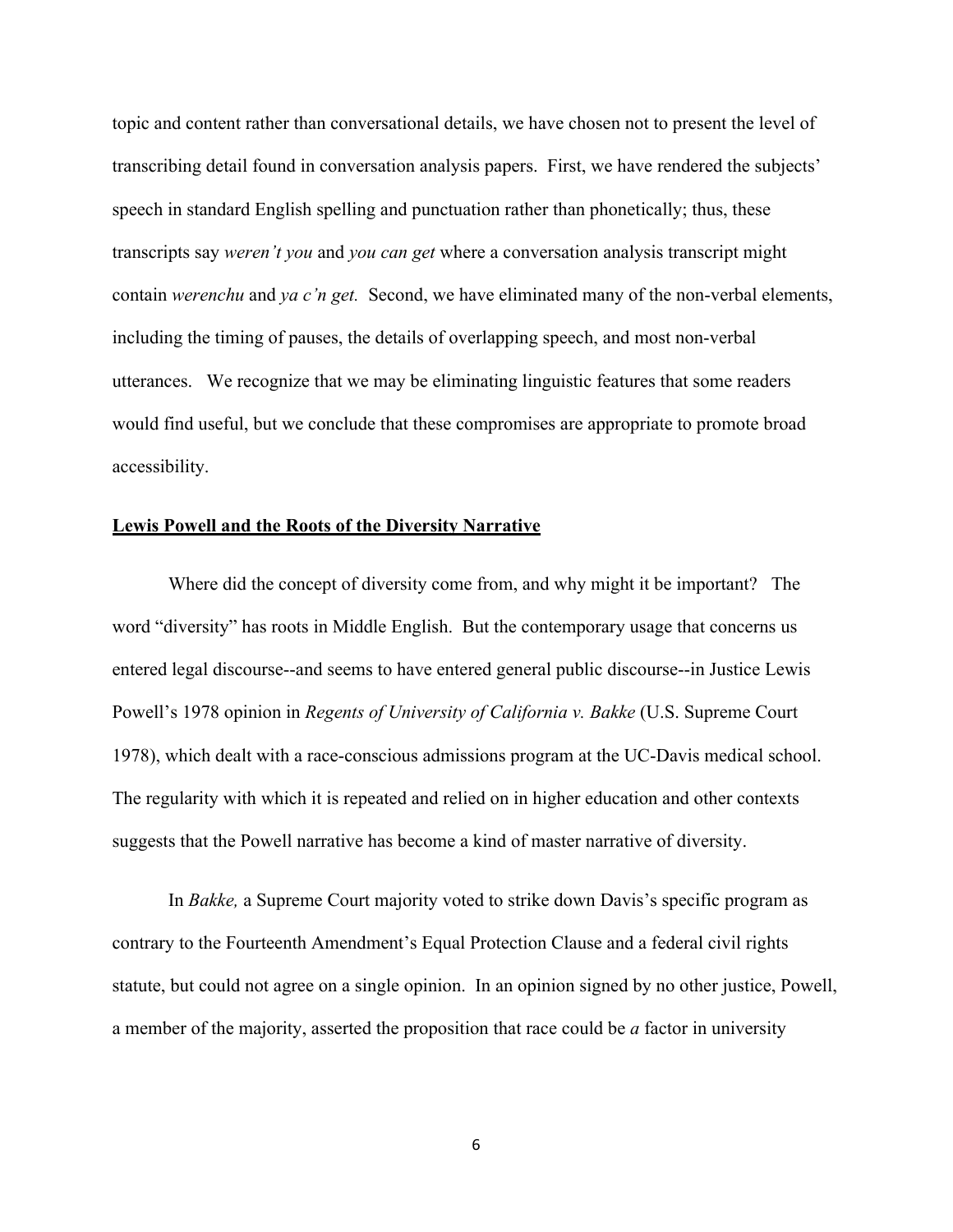admissions, because of the value of diversity. In endorsing the California courts' explanation of that value, Powell wrote (ibid., 312-314):

The atmosphere of "speculation, experiment and creation" -- so essential to the quality of higher education -- is widely believed to be promoted by a diverse student body. . . it is not too much to say that the "nation's future depends upon leaders trained through wide exposure" to the ideas and mores of students as diverse as this Nation of many peoples.

Thus, in arguing that its universities must be accorded the right to select those students who will contribute the most to the "robust exchange of ideas," petitioner invokes a countervailing constitutional interest, that of the First Amendment. In this light, petitioner must be viewed as seeking to achieve a goal that is of paramount importance in the fulfillment of its mission.

It may be argued that there is greater force to these views at the undergraduate level than in a medical school, where the training is centered primarily on professional competency. But even at the graduate level, our tradition and experience lend support to the view that the contribution of diversity is substantial. In *Sweatt v. Painter . . .* the Court made a similar point with specific reference to legal education:

The law school, the proving ground for legal learning and practice, cannot be effective in isolation from the individuals and institutions with which the law interacts. Few students, and no one who has practiced law, would choose to study in an academic vacuum, removed from the interplay of ideas and the exchange of views with which the law is concerned.

Physicians serve a heterogeneous population. An otherwise qualified medical student with a particular background -- whether it be ethnic, geographic, culturally advantaged or disadvantaged -- may bring to a professional school of medicine experiences, outlooks, and ideas that enrich the training of its student body and better equip its graduates to render with understanding their vital service to humanity.

Justice Powell's argument for diversity—his foundational narrative, as it were thus emphasizes two themes: the general value of "wide exposure" and the specific contribution of diversity to the educational process. Future "leaders" must be exposed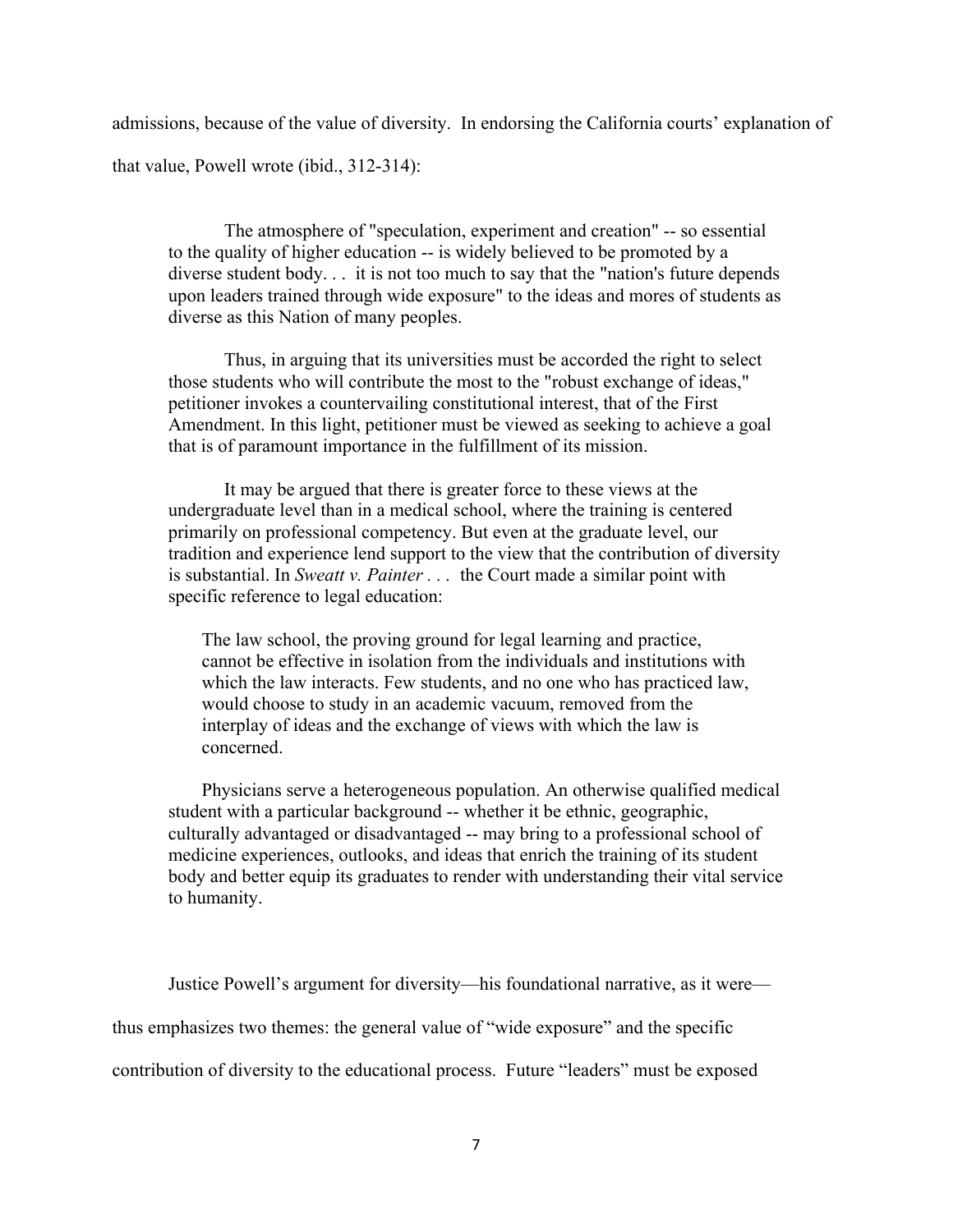"to the ideas and mores of students as diverse as this Nation of many peoples." Even at the graduate and professional level, with its emphasis on specific competencies, it is important that students not be kept "in an academic vacuum," "in isolation from the individuals and institutions" with which they will interact as professionals. With respect to process, Powell argues that diversity contributes to the "robust exchange of ideas." In medical school, a particular student's background, "whether it be ethnic, geographic, culturally advantaged or disadvantaged," may be a predictor of, or proxy for, "experiences, outlooks, and ideas that enrich the training" of fellow students and enhance their "understanding" as they enter a career of service to humanity.

The exposure part of the narrative has rarely elicited any objection; it seems selfevident that it will be better for students to be exposed to different kinds of people. The process component is potentially more problematic. Is the exchange of ideas really more robust if there is racial diversity in the classroom? If so, how does that come about? Is race a reasonable proxy for differences in "experiences, outlooks, and ideas?" Do students think or speak differently because of their racial backgrounds? Is it appropriate for teachers to assume that they do, or encourage them to do so? One can make a plausible case either way: that race is fundamentally important, or that the robustness of the exchange in a particular class depends almost entirely on the diligence and personalities of the individual students.

It should be noted that Justice Powell's diversity narrative is lacking one element that many non-lawyers might include in theirs: social justice. Powell says nothing about pursuing diversity as means to compensate for past injustice or simply to do something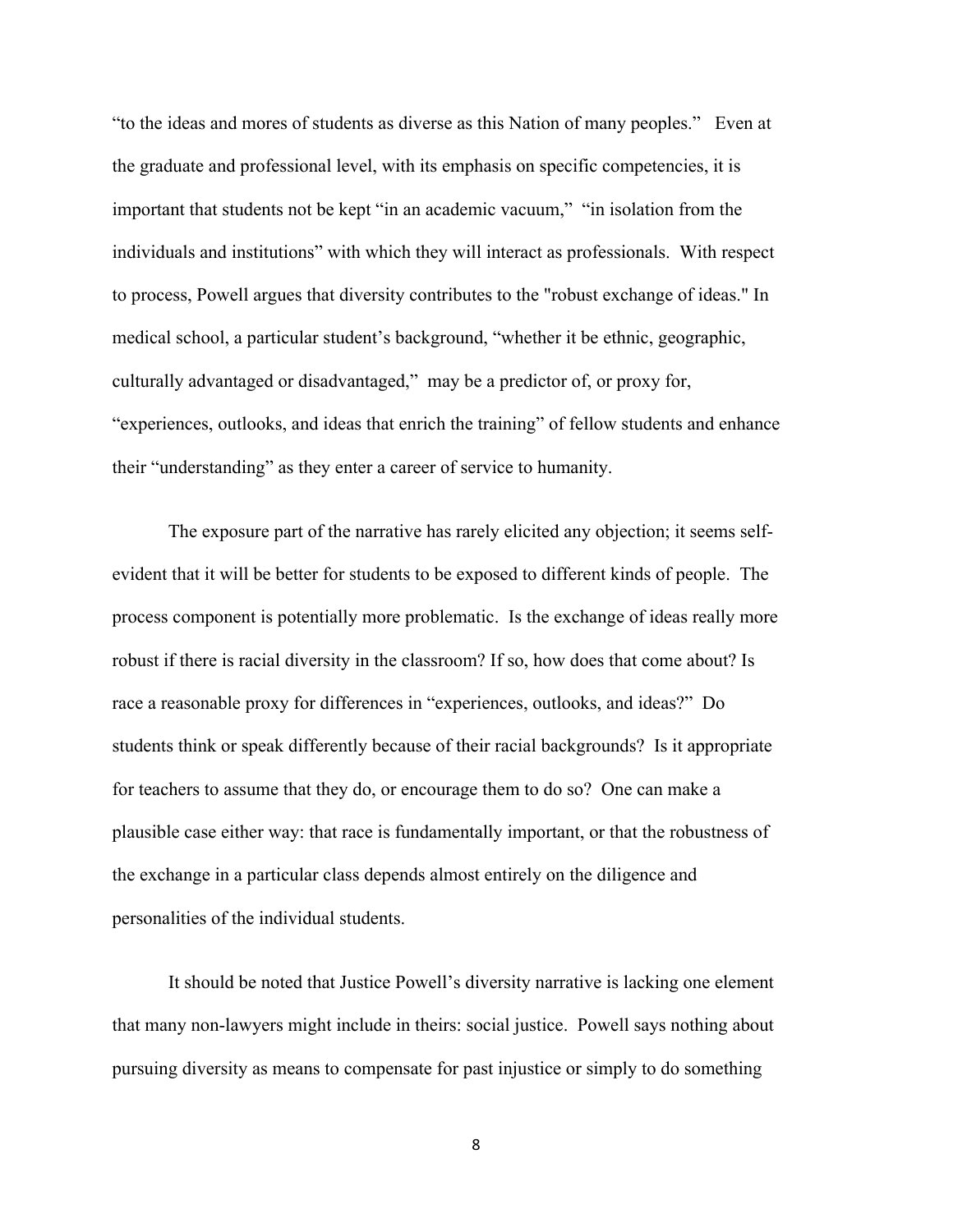"right." The reason is probably legal: because there was no evidence of current discrimination at UC-Davis, a remedial or compensatory rationale would have been inappropriate.

#### *Bakke* **in the Boardroom?**

We wondered at the outset whether our subjects might invoke the Powell master narrative in the corporate context. As a logical matter, the Powell argument for diversity translates well into the boardroom. If "leaders" should be exposed to the "ideas and mores" of the country's "many peoples," then why make an exception for corporate leaders? Moreover, the essence of the boardroom should be discussion and debate. (although corporate chief executives might well have a vested interest in suppressing such debate). If the various forms of diversity that Powell mentioned actually do make the classroom exchange more robust, then might one expect the same effect in the boardroom? In addition, the social justice rationale that Justice Powell did not advance might be relevant as well. In choosing their members, boards are not constrained by the equal protection and antidiscrimination laws that governed *Bakke* (although they are constrained by a legal requirement that they act in the best interest of the corporation's shareholders). Might they take into account past exclusionary practices as well as a general sense of right and wrong?

As will be seen in subsequent sections, the Powell narrative did not dominate our interviews. Nonetheless, we did hear echoes of *Bakke.* Some subjects also added the justice rationale that Justice Powell had left out. Perhaps not coincidentally, two of the most vivid examples were full-time academics, people who have lived in the *Bakke*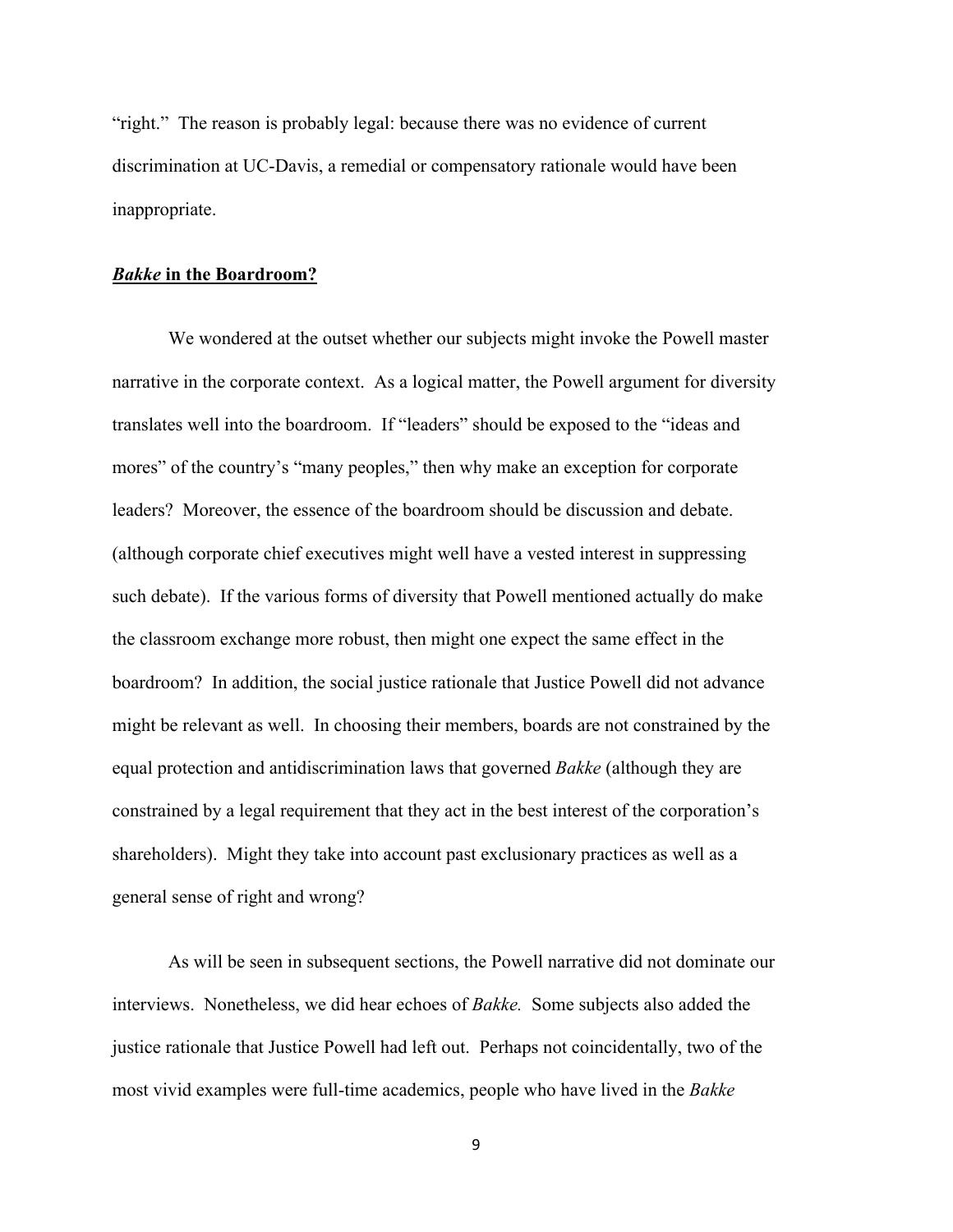environment. One of the two, a woman who is a university professor and experienced board member, even described the Powell rationale as an academic perspective, making reference to specific experiences on campus. Whereas Justice Powell wrote of diverse "experiences, outlooks, and ideas," she spoke of "different perspectives and "different experiences."

# **TEXT 1**

Q: Well, tell us more about [identifying material deleted] why you all thought that [diversity] was a good idea.

A: Well, I guess I thought it was a good idea for two reasons -- one, because it's justice, and two, most importantly, it makes sense for business. As a former CEO said, "I hate to see a board that has only on it the people I went to prep school with." And it's exactly true. Diversity in gender and race I think of as a proxy for different perspectives. And if you don't have different perspectives on a business, you're really missing a lot. Business case for it. It adds something. And it clearly does at [the company's] board meetings.

Q: Tell us how it adds.

A: Well, you put your finger on one thing, the difference between academics' and business people's perspective. I'm on a campus [identifying material deleted]. And so I hear about [diversity] from [academics]. They don't, usually, I think because of socialization, I don't believe it's biological, most women have different experiences in our culture and bring to it something different. African Americans, Hispanics, Asian Americans. I mean, I think people have different experiences, and they bring it to the board meeting, and different knowledge.

The second subject, a man who has been a business executive, a board member, and an academic, gave a similar account, stressing demographic proxies for "different points of view."

## **TEXT 2**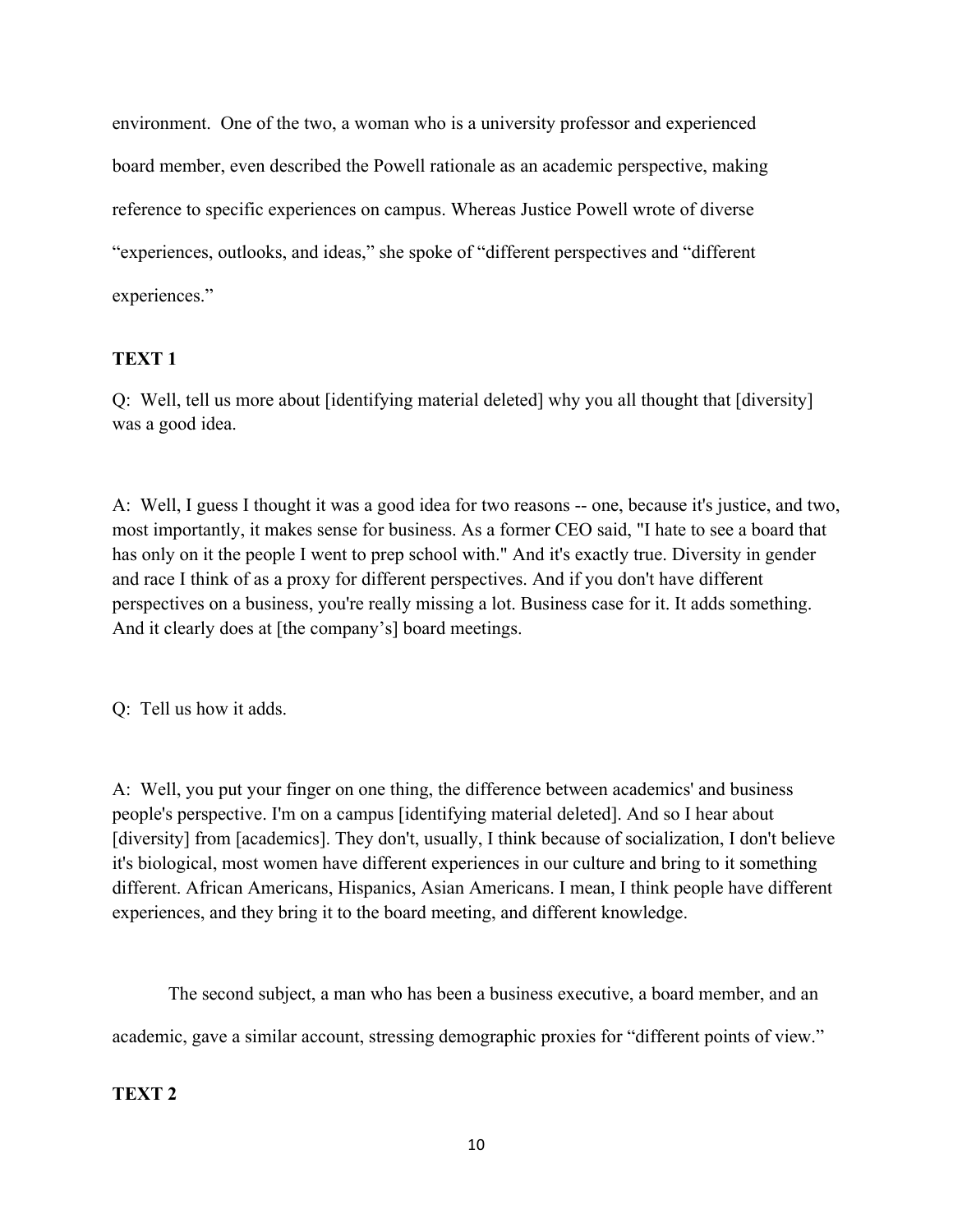Q1: You mentioned the right reasons [for diversity]. What are the right reasons?

A: Well that you appreciate that different points of view collectively will get to a better overall answer. That you appreciate that there are points of view that you wouldn't have because of your race or your economic status or your industry background that you wouldn't have that you need to have and that you need to take into account so and then just it's the morally right thing to do so I think boards get it on all those counts. Many of them do.

But justifying this Powell-like narrative--explaining precisely how difference can make a difference--is apparently as challenging in the corporate world as in higher education. In both interviews we asked immediate follow-up questions, and both subjects acknowledged difficulty in illustrating theory with reference to practice. The female academic responded with a single instance, admittedly not "a bold example."

## **TEXT 3**

Q: Can you think of any anecdotes or concrete examples of "I [name deleted] said this, and maybe that was a contribution that I could make that my male counterpart could not make or would be unlikely to make?"

A: Well, I don't, I can't think of a bold example. I can give you one good example, which was several years ago. We have a group that does research on issues of interest to us, and they presented several scenarios in which the wage earner was always the man. When a board member raises her hand and said, "This is not what life is any more," they pay attention. I'm surprised senior management didn't catch it before it even came to the board, because they do rehearsals and all that sort of thing. But they didn't. I think the presence of a critical mass of women means that there's likely to be a critical mass of women in anything we do, and certainly minorities.

The man struggled to avoid stereotyping: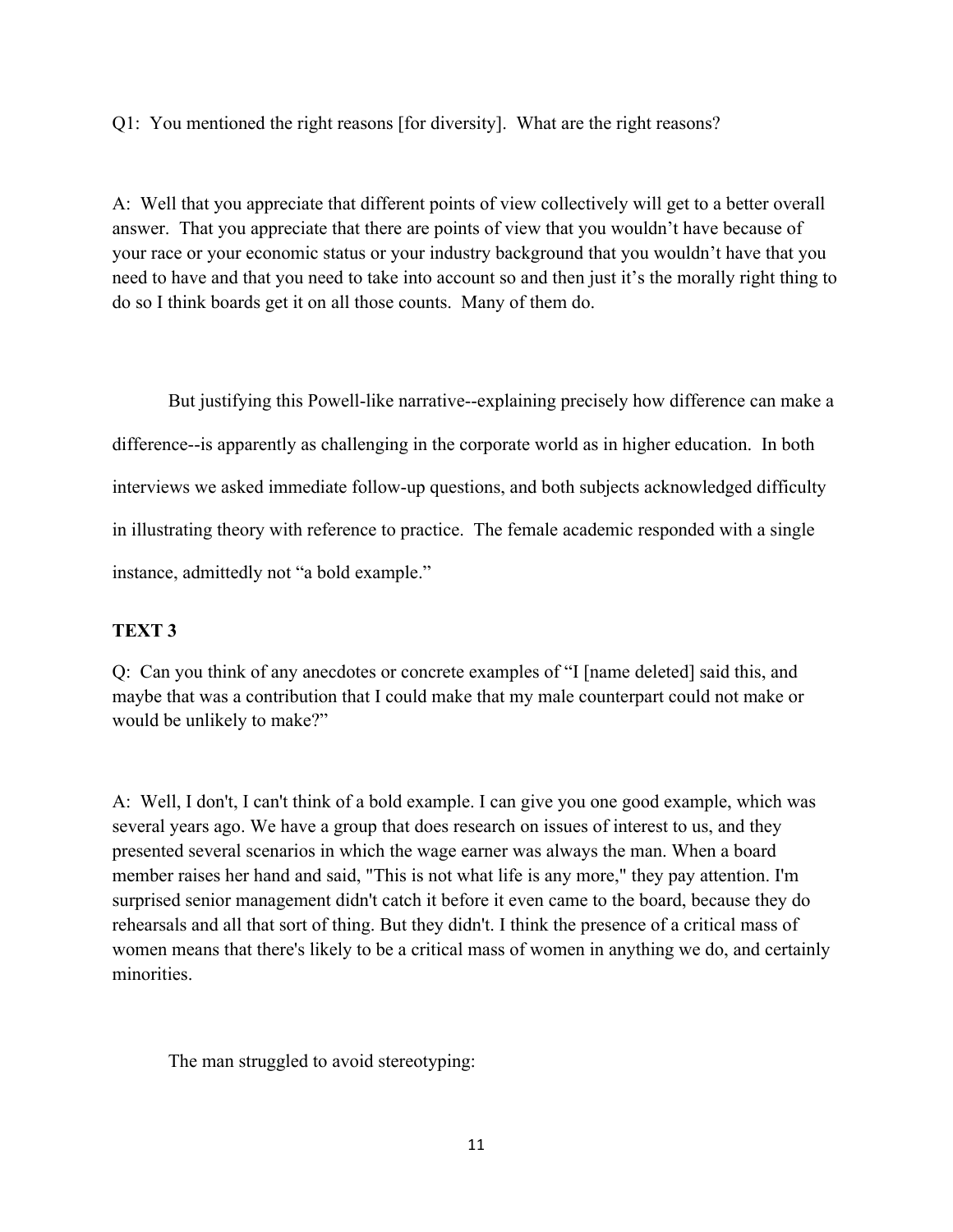## **TEXT 4**

Q1: Can you elaborate on points of view? I mean to what extent do you think somebody's race or somebody's gender predicts a different kind of point of view?

A: Well you can't other than to say stereotypically you might see some of that fulfilled but when people of color are on a board, part of the reason they're on a board is to represent the point of view of people of color so I don't know whether that's stereotyping. I mean that's why they're there. You know? You don't want me to represent them. I can't. So I'm not sure quite how to answer your question.

But as we invited elaboration in a different way, he hit upon the subtle example of succession planning—subtle in the sense of not "cause and effect." That led him into a rumination on gender differences in awareness and sensitivity that was evocative of Carol Gilligan (1982):

## **TEXT 5**

Q: Can you think of any anecdotes of things being discussed around the board table where you think because there was a woman or a person of color that you heard a point of view that was different than you would have otherwise heard or that was helpful in making a decision?

## [Long pause]

A: When we talk about succession planning which every board does, it's in the boards that I've been on where there was a person of color, that person always spoke up about the need for greater progress in the management ranks for people of color and that would be, that kind of gets to your point too. That's not unexpected. It's welcomed that they do it. The issue that I raise gets raised and the point gets made well we've just got to overcome that and work harder and get more of our share of this limited pool than other folks do and so I think that's influential. I've never been on a board where the board will say let's do this and management will go okay we'll take that on board and put it on our agenda. It doesn't work like that. You know? It's more you let it be known that you think that this is important and then a meeting or two later it shows up on management's agenda so it's not going to be as cause and effect as you might imagine in a faculty meeting. There are other instances where in that spirit of men are from Mars and women are from Venus that and probably after we're all dead it will be accepted and okay to talk about the differences between the sexes and not pretend that everybody is exactly alike but there will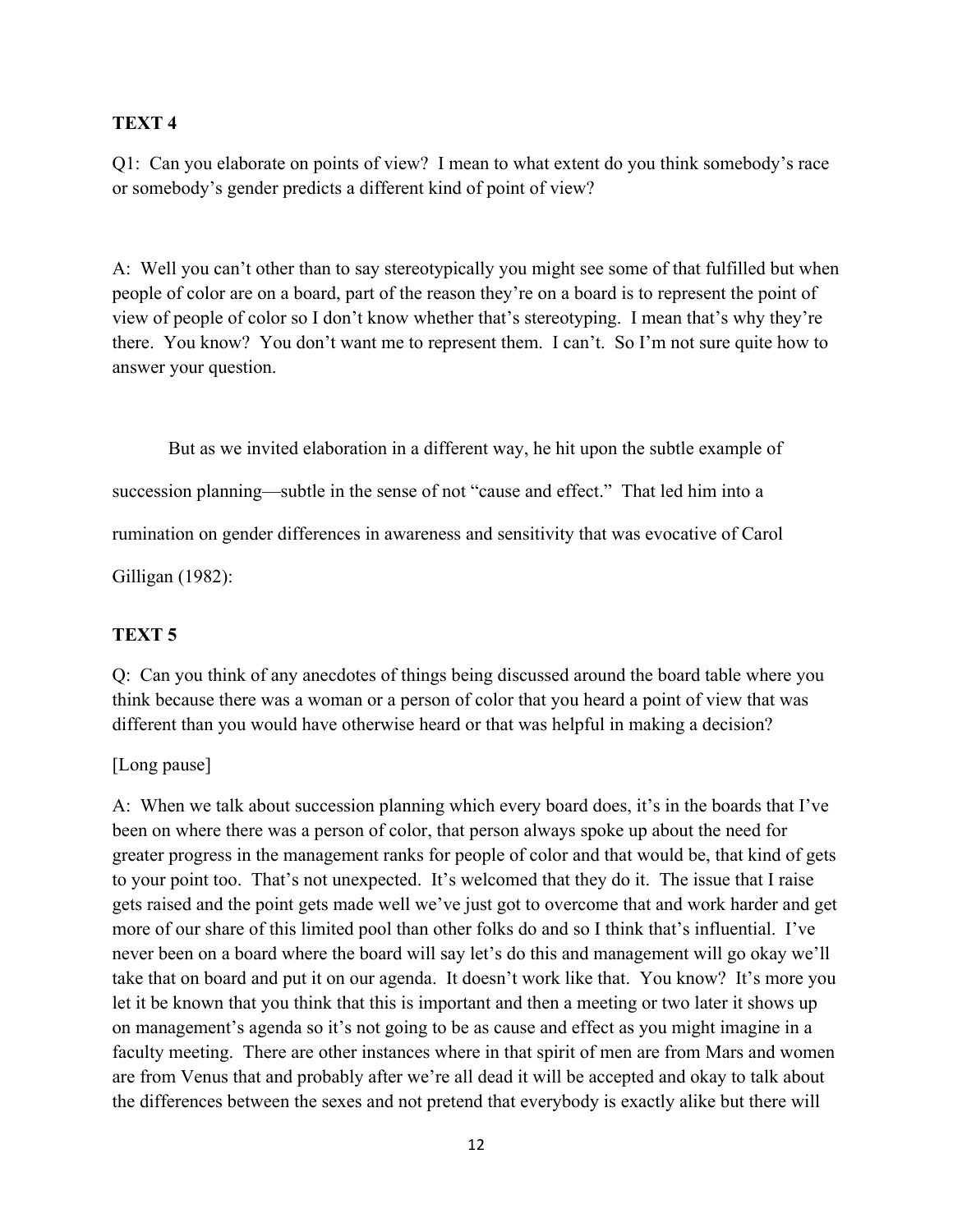be discussions about how do the typical employees feel or react in the organization and I don't know that may be slightly more than average, women will comment on issues of culture and staff acceptance or staff issues and by staff I mean at all levels.

#### **Business Stories of Diversity**

We now turn to the other diversity narratives we heard in our interviews. With the exception of the male academic already quoted, all of the speakers in this section come from business and government. Elements of the Powell narrative appear, but other issues are also prominent. Overall, no coherent master narrative emerges. And regardless of content, our subjects' theories of diversity almost always prove difficult to illustrate with reference to practice. We next review several of these accounts, organized by principal theme.

### *Analogs to* Bakke's *"Robust Exchange of Ideas"*

A number of our subjects advanced theories of why boardroom exchanges are or at least *should* be—more productive when a board has race and gender diversity. We saw relationships between these narratives and Justice Powell's "robust exchange of ideas" story. Our subjects' accounts tended to focus not on any specific affirmative benefits, but rather on the desirability of avoiding what some called "group think." Here again, concrete examples were hard to come by.

The most succinct statement of how boardroom communication improves came from a white female director of a manufacturing company, who said that diversity "makes for a richer conversation. It's not just all about the good old boys then." A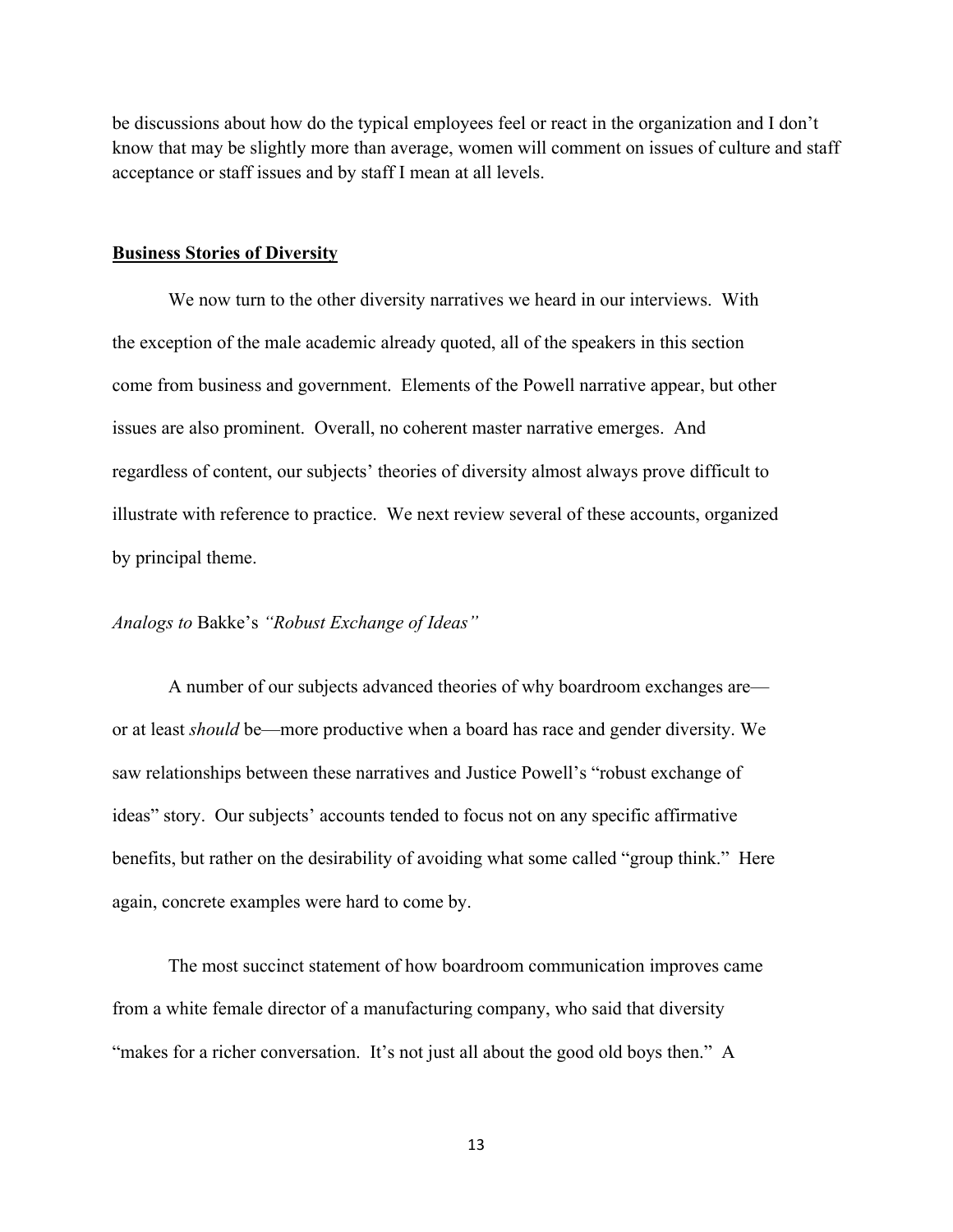shareholder proxy advisor (a white male) took the theory a step further, implying that

diversity might predict viewpoint, and tying diversity to risk-avoidance:

# **TEXT 6**

It started off as a small cadre of clients but I think it's grown over time, view diversity through that prism that it really genuinely is a way of reducing risk by encouraging a divergence of viewpoints in the board room.

Absent this "divergence of viewpoints," according to the same source, a board faces the

prospect of "group think," which he explicitly identifies as a form of risk:

# **TEXT 7**

I think people know especially on the risk side that whenever you get anything involving sort of group think, everybody in the room having the same background, group of experiences and so forth that that is an absolute breeding ground for risk, for problems to occur.

Another, superficially similar version of this basic account came from a white

male director of a technology company:

# **TEXT 8**

Q: You mentioned your own efforts to diversify boards at other companies you've been in. What do you see as the advantages to a company of an other-than-white-male board?

A: Well I think it brings an entirely new perspective to the thinking of a board. It creates a very positive dynamic and [laughs] you're right; I've sat on boards where all of us were silver haired males and the dynamic is different from when you have minorities and women on boards so I guess I just feel that there's more creative vibes going on [laughs] if you're on a board where there's different thinking and different channels of thinking.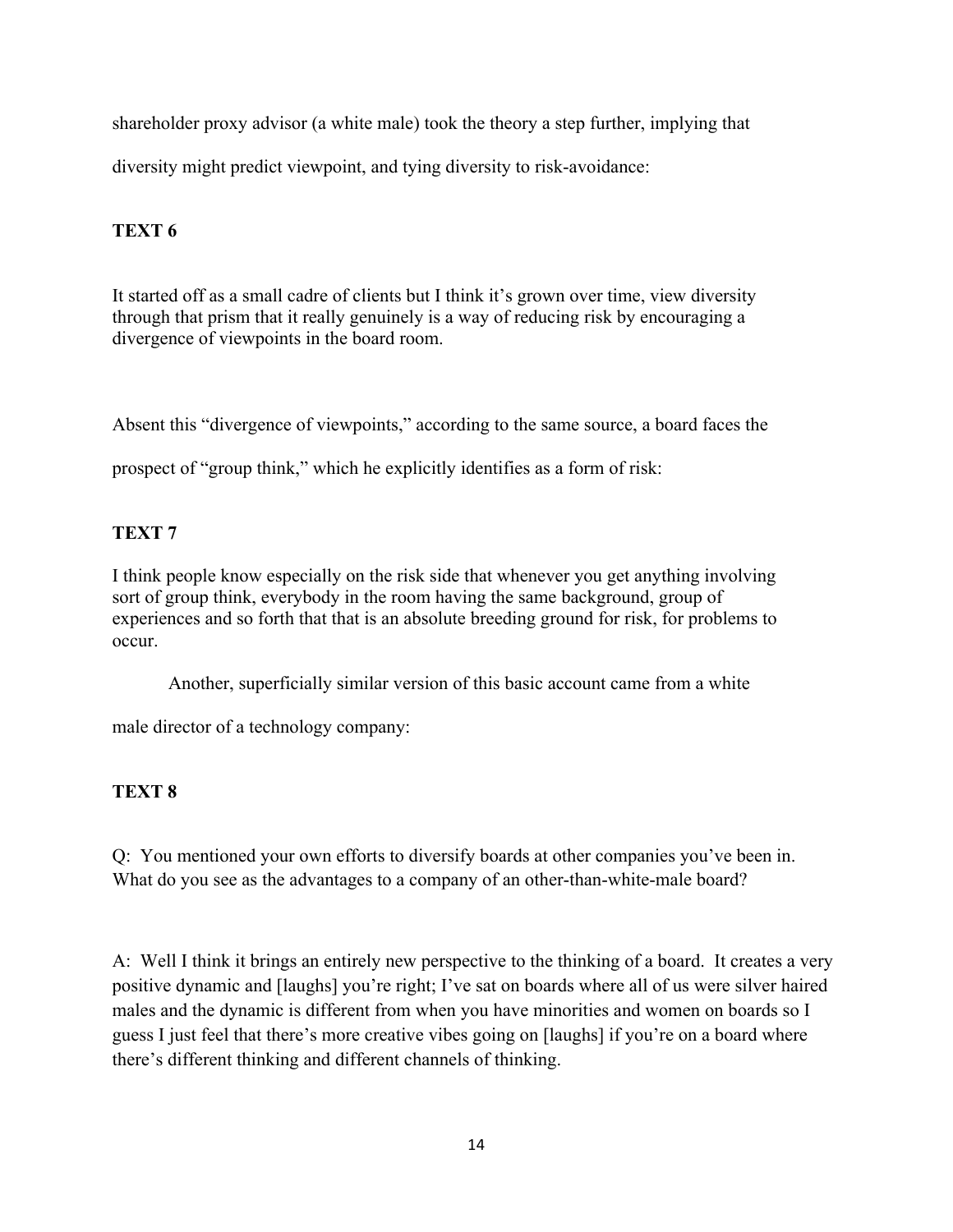We described Text 8 as "superficially similar" to the robust exchange story because, despite the semantic similarity between Justice Powell's "experiences, outlooks, and ideas" and this speaker's "different thinking and different channels of thinking," it was not entirely clear that this speaker was telling the same story. He could have been invoking a literature often taught in business schools that suggests that a major benefit of diversity derives from an effect on group dynamics that may not be related to the experiences of the participants (for overviews of this general literature see Jackson, Joshi and Erhardt 2003; Williams and O'Reilly 1998; Milliken and Martins 1996). For example, the presence of diverse people in the boardroom could lead to conflict, dissent, or an erosion of deference to traditional authority and, consequently, more vigorous and skeptical debate. But as this director strived to provide an example of this "entirely new perspective" at work, the similarity between his theory and Powell's became clearer. He gave an elaborate account that moved from general observations to a specific instance from a company where he had formerly worked in an executive capacity:

## **TEXT 9**

Q1: Can you give us maybe a real or a hypothetical example of what that dynamic is like? For those of us who haven't been there it's hard to visualize how the dynamic changes from the silver haired males to the more diverse group.

A: I think one causal effect of the dynamic being different is that the base experience level of most of the males, the seasoned males, has been channeled in a similar direction. It's an old, classic hierarchy of organization which is, I think, rapidly becoming outmoded. It's very outmoded now and a way of thinking that is driven by this basic chain of command thinking and I believe that women who have joined boards and who've joined management in fact later than men and who bring a different value system, I think in a different way they can actually think more creatively. Most of my good marketing people in the food business, really good marketing people, were women because they I think better understood our primary consumer who happened to be women [laughs] and I just think there's a different thought process, a different way that they solve problems or attempt to talk through a problem. With minorities I've not had as much exposure with minorities. I've had only one Oriental direct report in my businesses and I've had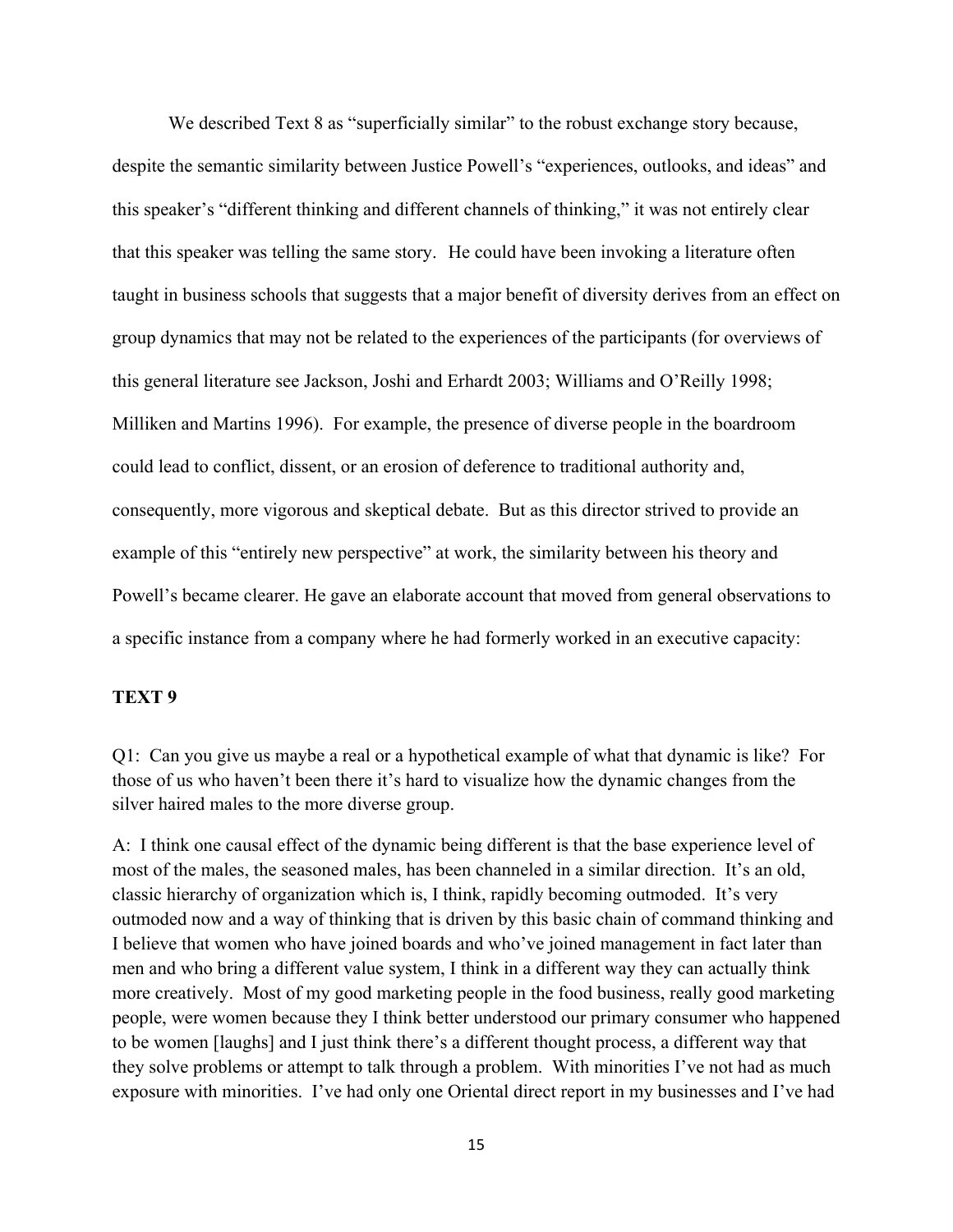maybe a half dozen African Americans but what I found valuable is they have a different way of thinking in a social structure. They actually bring you thought channels that you would never even think about or even broach in a meeting as it relates to not only their segment of the population but to the interaction between the segments of the population and people just, if they're not challenged to think about things like that they don't [laughs] so [name of an African American female director] was a classic example. She actually brought us new ways of thinking about how to approach the minorities where we had in many instances, some of the [company's restaurants] were located in predominantly African American areas [identifying information deleted] and she just gave us a lot of great insight into what stimulates an African American family to experience [the company's style of restaurant]. It was very valuable.

Note the elements of this fascinating account:

- "Seasoned males," shaped by their experience, engage in "basic chain of command thinking."
- Women, by contrast, "bring a different value system"; "in a different way they can actually think more creatively."
- In the food business, perhaps because women better understood the consumer, he observed "a different thought process, a different way that they solve problems or attempt to talk through a problem."
- In his more limited experience with minorities, he has found "they have a different way of thinking in a social structure." He continued in this anthropological vein, noting that this way of thinking "relates to not only their segment of the population but to the interaction between the segments of the population."
- But the single example he provided is of an African American director advising the board on how to market restaurants to African Americans. Is this the "entirely new perspective" that director diversity promises?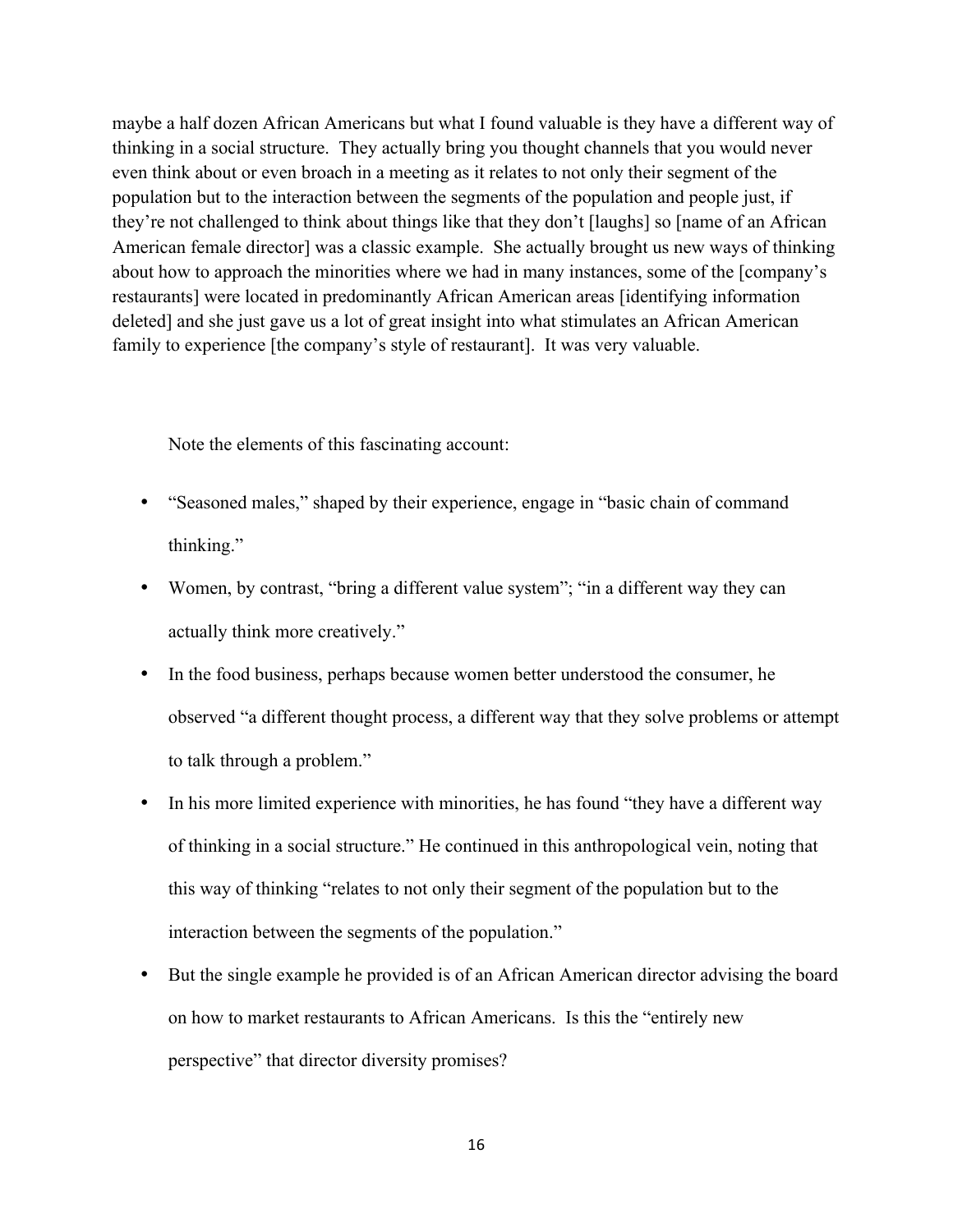### *Female and Minority Directors Describing Their Own Experiences*

When asked to describe their own experiences, many of our female and minority respondents make it clear that they have not been treated like spokespersons; in the words of a white female director, "I do not believe at all that by sitting in a chair I am speaking the woman's point of view." A few others have embraced that role. All make it clear that they have not been treated as tokens, regardless of whether they take on the mantel of "spokesperson." Some retell elements of the *Bakke* story, but is difficult to discern from their accounts just how their race or gender has contributed to boardroom discourse.

An African American man strongly rejected tokenism:

## **TEXT 10**

Q: How does, given that there's sort of this unwritten rule [just described by the subject] that we'd like at least two minorities on the board, how does that impact the dynamic in the board room? Do you feel like you are a quota or a token or do you--

A: Oh, no. No. Other than knowing that, and I'm not sure, well, I guess the other directors do, it doesn't have an effect on me one way or another. I'm a director and I'm there to do a job and when issues of diversity come up I don't necessarily feel that I'm the one that's got to bring it to the floor.

When asked about the value of his diverse background, he endorsed the proposition in the

abstract. But the example he gave had less to do with the "robust exchange of ideas" than with

leveraging his personal contacts for marketing purposes:

# **TEXT 11**

Q: Does the experience of someone who is a racial minority or is a woman, does that experience, in and of itself add something, assuming of course that the skill set that is necessary is there?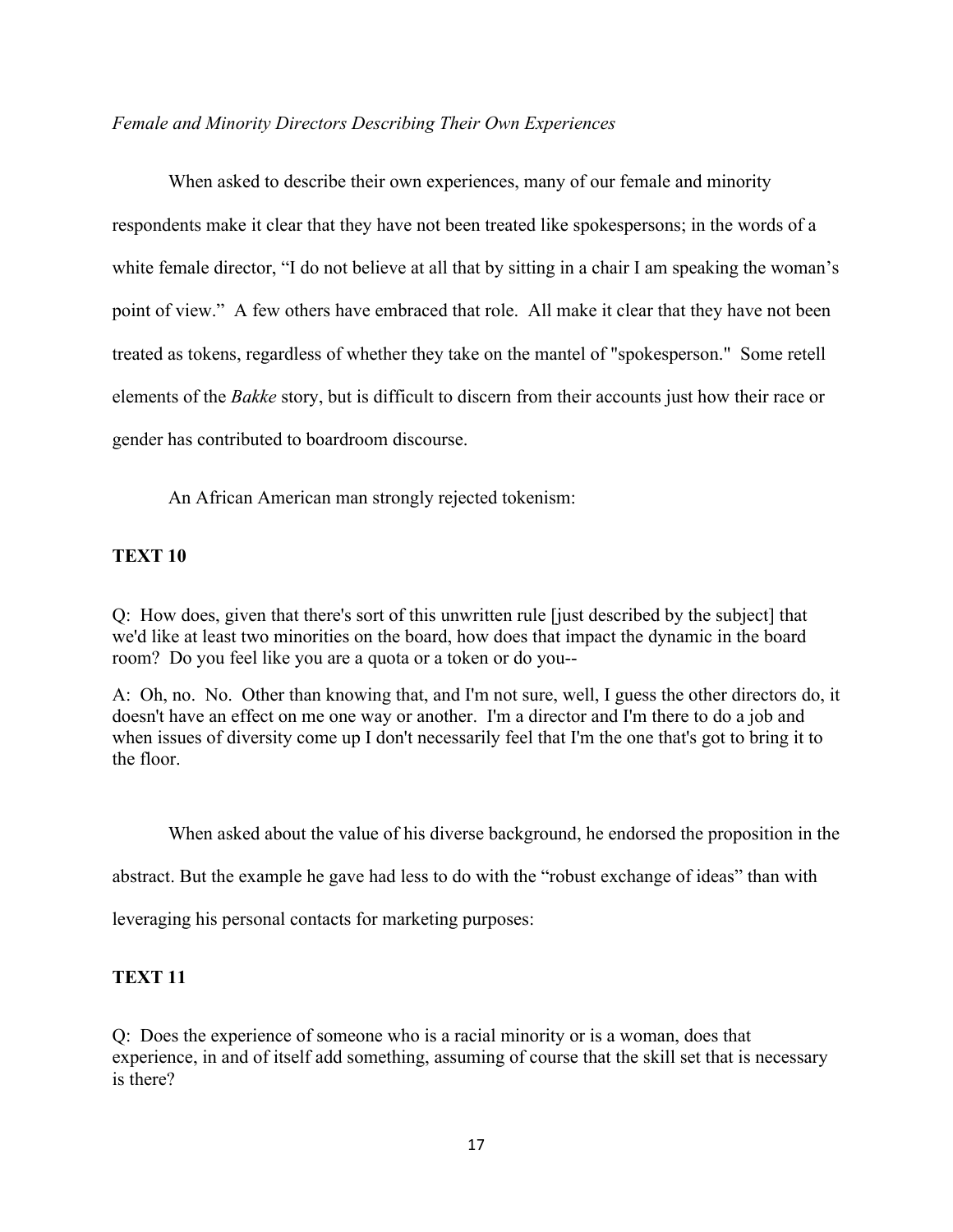A: Yeah, I think it does. When [a large bank] acquired [a local bank in a city with a large African American population] there was considerable concern across the community that [the local bank] had been the "family bank" that everybody knew and if you wanted to start a business you went to [the local bank] and you could get some money and that kind of thing. So people were very comfortable but there was an awful lot of concern about what was gonna happen when the marquee no longer said [the local bank] and it changed over to [the large bank]. And [an African American female director] and I were both able to be helpful to [the large bank] because we knew people in that market who [the large bank] folks could go talk to, to allay those kinds of fears. And that worked well. I think that given the skill sets of everybody are the same, the experience and background and kind of things you know that you can bring to the table are beneficial to boards.

An African American woman who has been a board member as well as a consultant

began with a statement (Text 12), that leaves the listener unclear about exactly why she thinks

race and/or gender diversity affects the boardroom, but then quite clearly invoked the *Bakke*

"ideas and experiences" narrative in her later statements (Text 13).

# **TEXT 12**

Q: What do you think it is then about the diverse board that helps the company to do better and helps them--

A: I think people ask complex and different, I think people do, now am I seeing that if you look there and all of us look alike and we all do the exact same thing, the likelihood is we're not challenging each other. We're not saying look let's think about this, think about that, what about this, what about that, I think it's a richer conversation that occurs that then says broader, open this door, take the blinders off, let's consider a lot of different kinds of things as we think about this.

At another point in the discussion, in response to essentially the same question, she spoke in considerable detail from both the board member and consultant perspectives. Her emphasis shifted several times during the course of the account. She began by speaking of the totality of her experience ("a whole complexity") as a Southern, African American woman who went to a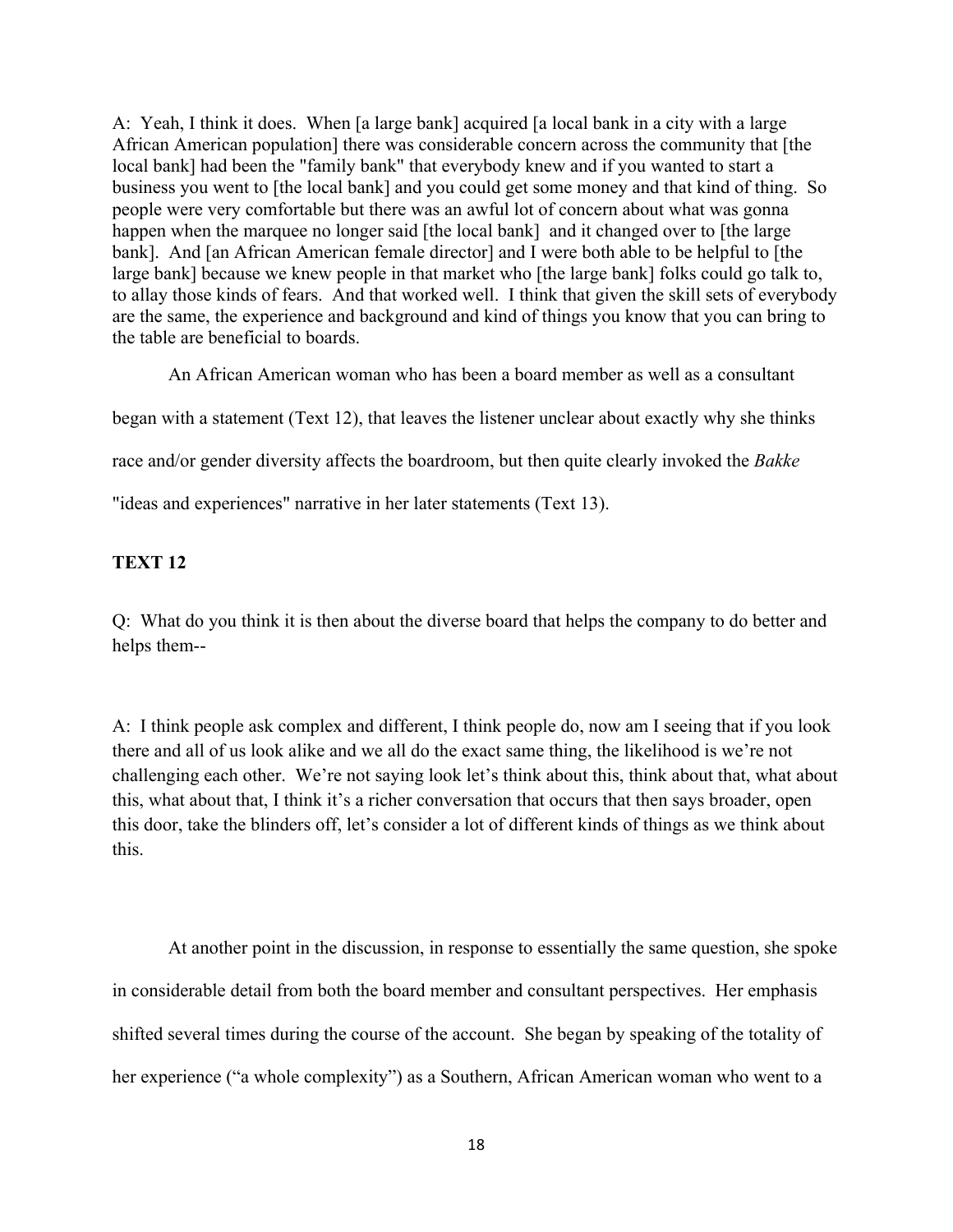historically black college. She next focused on her gender, distinguishing her experiences from those of "an African American guy." She then condemned race and gender-based affirmative action as "racist and sexist," and finally concentrated on the value of professional experience and "competencies."

## **TEXT 13**

Q: Well do you think it's important to have race and gender diversity on boards?

A: Yeah I do and not just for the race and gender. I bring a whole complexity of what I bring to the table. Having grown up in the South, being an African American, having gone to an African American college, I mean the question I may ask that I may ask is totally different from the question the guy may ask and it could be an African American guy but he's had a whole different set of complex experiences too but even more so I do think and I do firmly believe this, boards should not be doing social engineering. You know? Now having said that, do I think it's beneficial? Absolutely, but not for the sake of having an African American, not for the sake of having a woman and being able to say we've got ours. That doesn't work for me. That in and of itself is racist and sexist in my opinion. You don't want that. You want, is this person a technology expert, a logistics expert, do they have government relations; I mean there's something. We do a grid on a board and we look to see what are the gaps, what competencies would be beneficial for them and then in my opinion then you look broadly and in looking broadly we also look for diversity in this process.

### *The Signaling Theory*

Several of our subjects argued that boards should be representative of various constituencies, including communities, customers, shareholders, and employees. They did not seem to be saying that board members should represent demographic groups in the sense of being prepared to answer the "so what do you guys think about this?" question. Rather, their accounts emphasized using board composition to send positive signals about the company to particular groups. Except in the case of employees, the specific reasons for doing this were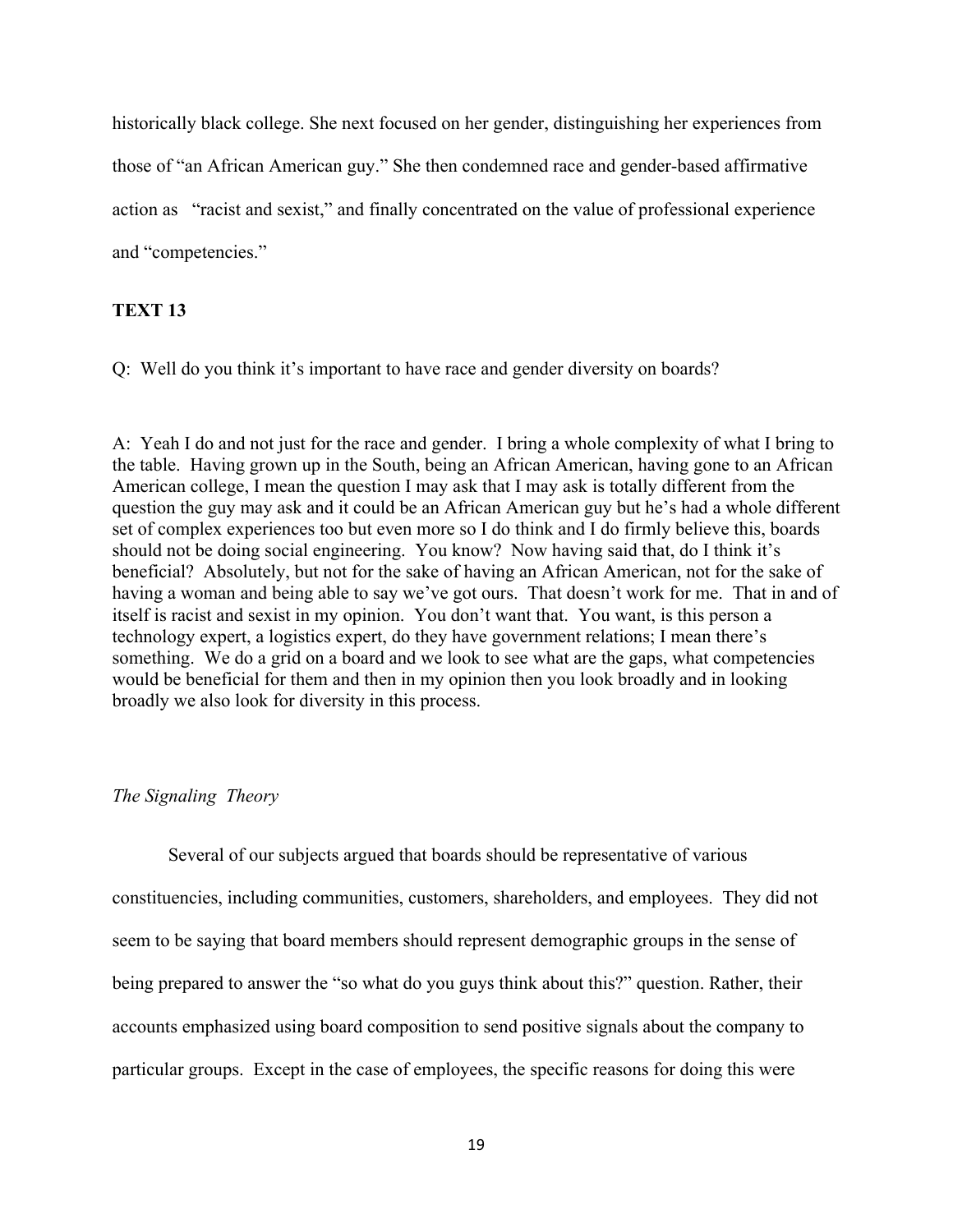stated with less clarity than the basic principle. Text 14 is a statement by a banking regulator. He discussed representation of communities, customer bases, and workforces in a meandering account that did not distinguish board members and employees, and also mixed an experiencebased marketing expertise rationale with a signaling theory:

## **TEXT 14**

The rap on banks has been traditionally that they were, as one of my [board] members so colorfully puts it, "They were male, pale, and stale." And in truth for many of our banks the composition of a bank board is very much like the composition of the local Chamber of Commerce Board, certain church boards. They're social institutions of cities and towns of various sizes and there are strengths to that and there are weaknesses. The strengths are that you have cohesion and a certain sense of reflecting broadly held values of the community. The weakness is that you don't, boards can become inbred, in-, hidebound, inbred, and can fail to take into account changes that are going on in their communities. Plus, in the case of women, I have tried to point out to banks that more than half the people in their markets are women, this has also been pointed out by a member of our [board]. A classic situation where one bank was asked, "Well, how many people in your market are women?" The poor guy said like 25%, [laughter] which means he needed a little mathematical or sociology, sociological training. And no joke, women still, although the effects of increased and lawfully increased equality in the workplace may mean that women's life spans don't [laughter] exceed them so much in the future, but as I understand there's still a demographic trend that women live longer and to the extent that there is, there are residual wealth in estates and there's real money that's held by women who are widows or living alone, as a lot of it is. And if you go into the average bank if you look at who's working in plain view of everyone, the representation of the bank to the community is often female. It's sensible to me that you would want to have someone who is a working woman on a board, at least one, to point out to the rest of the board what it's like--what the life of their employee--many of their employees is like.

### *The Elusive Business Case*

Several of our subjects mentioned aspects of what can be termed a "business case" for diversity—that diversifying a board leads to better financial performance by the company. In the succinct words of the just-quoted banking regulator, "I believe it [board diversity] is also a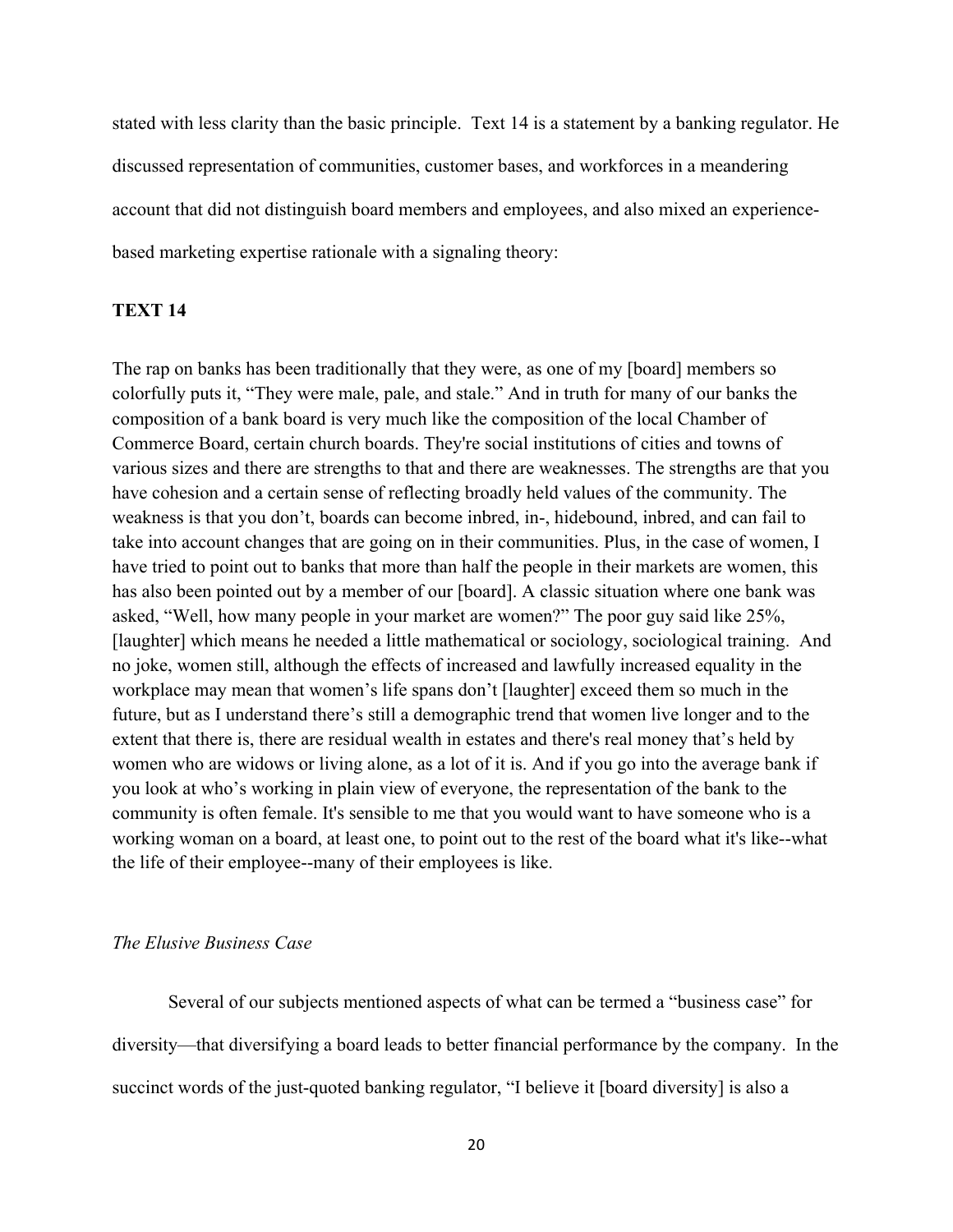business imperative." But citing evidence was a more difficult proposition. The same regulator continued:

# **TEXT 15**

Q: Have you observed any difference in business performance between boards that have no diversity and the boards that do?

A: I haven't yet, but I haven't studied it really well. I will say I think this is the kind of thing you'd have to look at over a long period. And I say that because many banks which realize they need to diversify are in an interesting place in their corporate development, it's almost like adverse selection. As they begin to diversify things may get worse for awhile. I don't mean worse, they just may have slowed down.

This equivocation was especially interesting because it is presumably part of this person's job to be aware of indicators of bank performance. Equally interesting was this comment by an executive with a proxy voting advisory service, whose job is clearly to be aware of boards' impact on earnings. His rhetoric is technical, as is his explanation for the dearth of evidence--a lack of good data.

## **TEXT 16**

It's been discussed from time to time I think and again one of the things we always look at in [analysis] is going to the empirical data and trying to find some sort of indication of an impact on either financial performance and/or mitigation of risk and I think it's only been fairly recent that we've started to see some studies focusing in particular on gender diversity that has started to indicate there may be an economic element connected with it and so that could probably increase the likelihood that it will get stronger consideration going forward . . . I'd have to go back and check as to whether we've actually run the regressions using diversity as a factor before. I doubt that we have because that's our other problem is getting good data.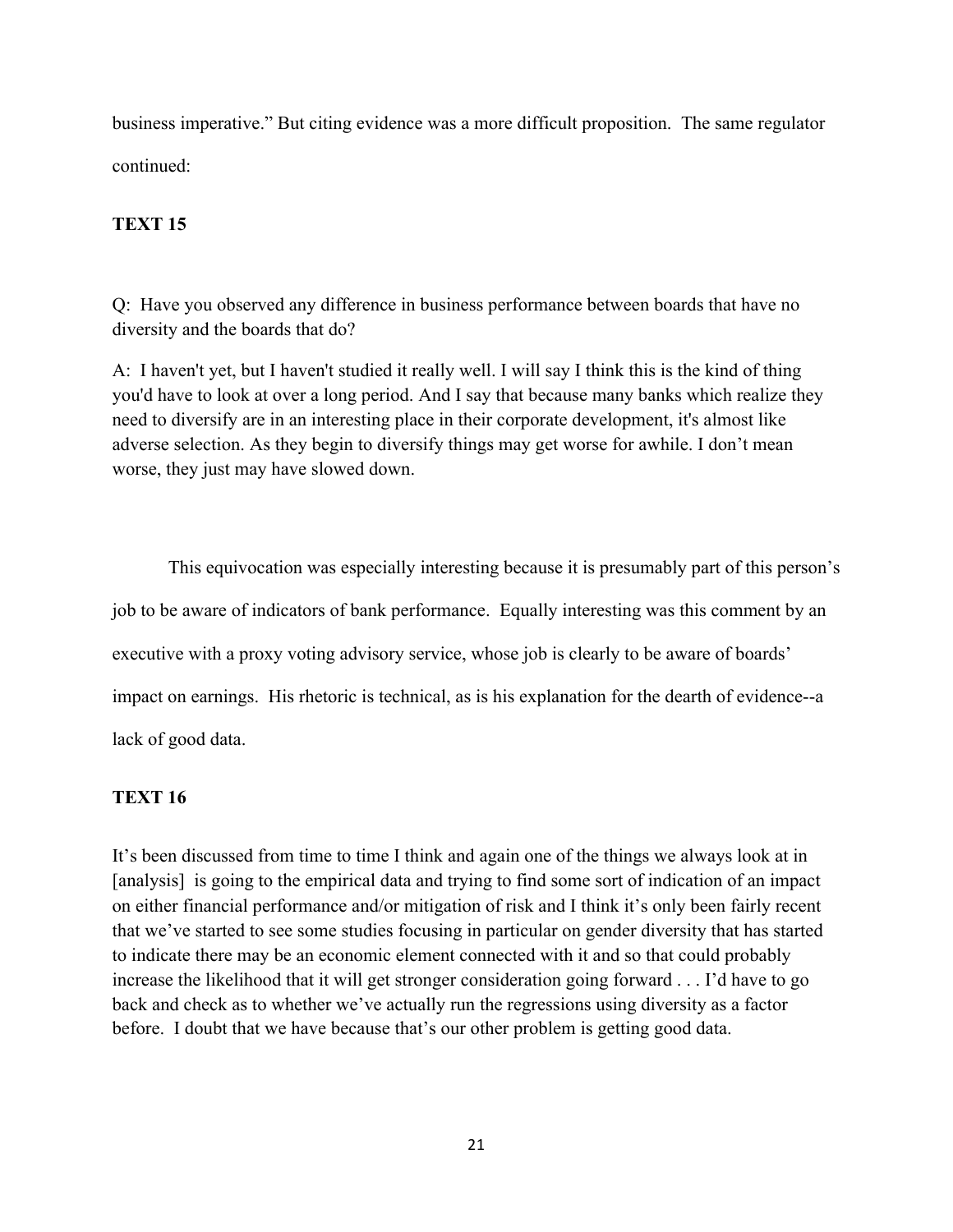The male academic quoted at the beginning of this section shared this uncertainty, and he doubted that it would ever be resolved:

## **TEXT 17**

Q: Do you think over the long term board diversification is going to affect company performance in any tangible way?

A: Well tangible way means that you could do some research and show first of all a correlation and then a connection between diversity and performance. I don't think you're going to get--

Q: Twenty-five years from now our successors won't be able to show that?

A: Well I think there's just so many other variables that you're not going to get a sample size big enough to tease it out.

By contrast, a white female director of a manufacturing company treated the business

case as a hope rather than a reality that is hard to prove:

# **TEXT 18**

Q: Do you think there's a case to be made that diversity is related to company performance, diversity at the board level has some ties to corporate performance?

A: I hope so. I mean I'd love to have that. I'd love to have a researcher make that case to show that that's true.

When asked for existing evidence that diversity impacts performance, she began on an

affirmative note. But she seemed to say nothing more than that the company was better because

the board was pushing diversity:

## **TEXT 19**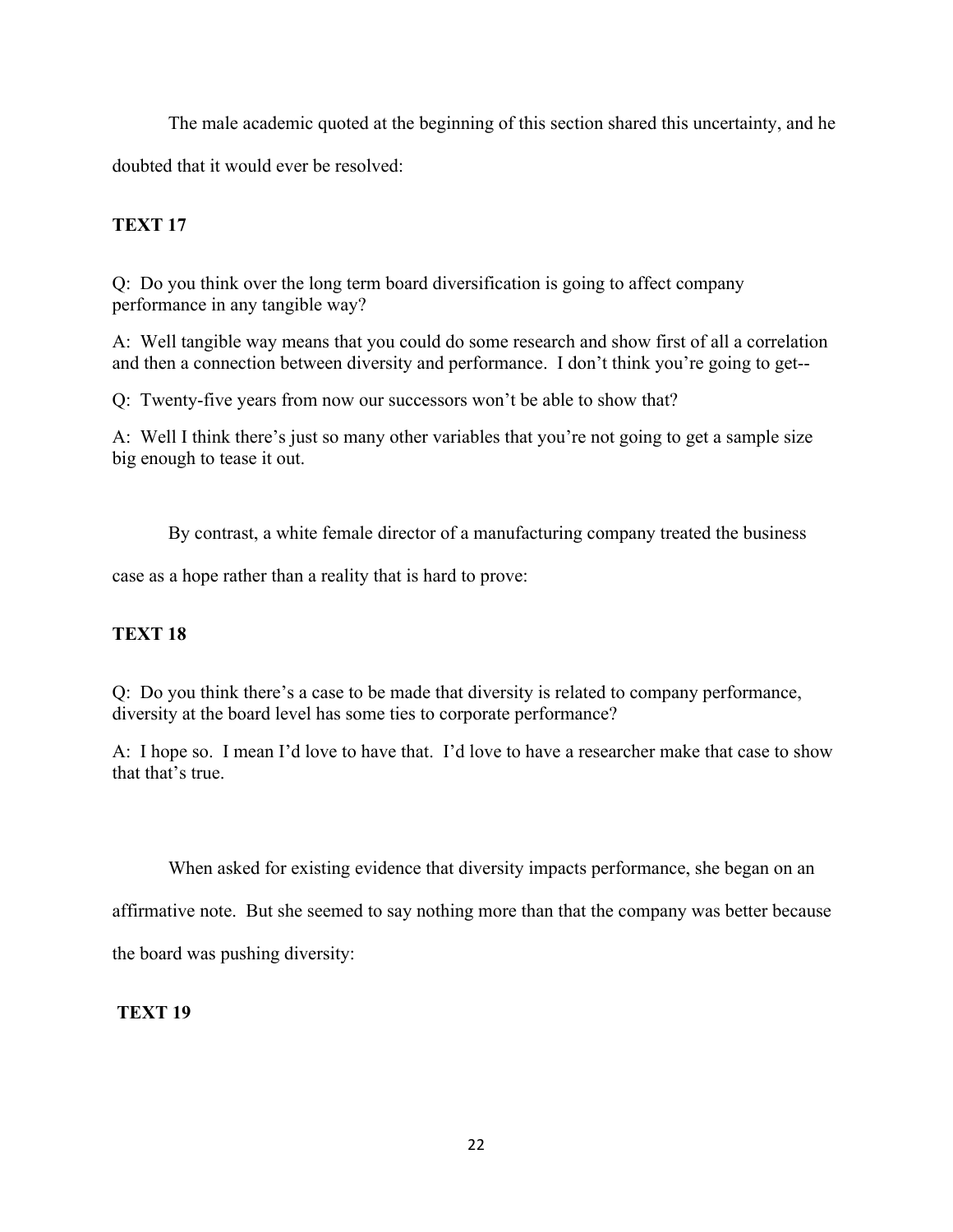Q: Do you have any qualitative or even anecdotal sense of situations where you thought we're doing something because of our board diversity that makes the company better, is going to make the company perform better? I just wonder what your instinct is on that.

A: My instinct on that is yes we are doing something because we're pushing our senior colleagues on the diversity issue that we want to see and this is not just [names another female director and an African American male] doing this.

We also asked about a different kind of business case for diversity: whether shareholders would insist on it. Some of our respondents rejected this proposition, and a white male director with broad experience dismissed it out of hand:

## **TEXT 20**

Q: Do shareholders care about board diversity or the composition of the board in general?

A: They really don't. You would hope they would. Major institutional shareholders really care about having people on boards who've had board experience with other companies and who have experience in sector.

## *Summing Up*

A striking summary of why companies pursue board diversity came from a white female director who also has years of experience providing professional advice to corporate boards. The specific topic was why one particular board had sought diversity. Her account suggests that the business world does not have a well-reasoned diversity rationale—in fact, the question of rationale is never even discussed:

### **TEXT 21**

Q: When you guys were looking for another director and came up with [a diverse director] and diversity was one but not the only metric [according to the subject], why was that on the list of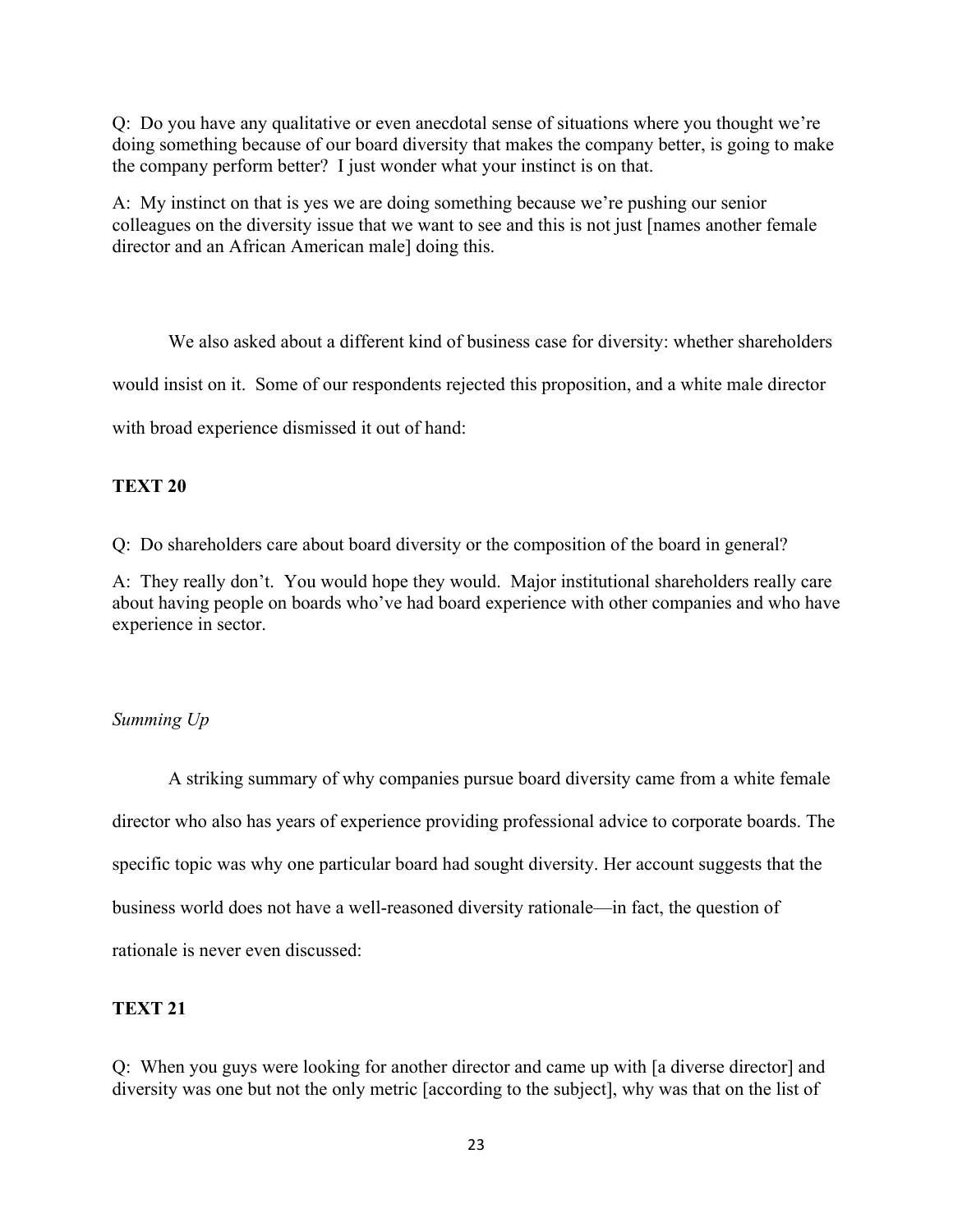metrics? What was articulated about what benefit might come to [the company] from having some more diversity in terms of race or gender on the board?

A: I suspect you haven't gotten many introspective answers on that because, in fact, you're never going to have a board that will honestly question whether or not there is a value associated with that. And people will accept it and move on. Everybody says the same thing because, again, I'm in board rooms a hundred times a year and I hear the same discussion. And what they say is we have skill sets that we want and if we can find a diverse candidate who fulfills them without sacrificing the skill sets that we're looking for that would be terrific. And the analysis doesn't go any further. It just isn't discussed. So anything I tell you about why I think diversity adds value is going to by [my] thoughts not because it was a topic of discussion. [Sentence that identifies company deleted.] So to the extent we're talking about sort of that wide swath of middle America then it's nice to have a board that is in some respects emblematic of that but we've never discussed it.

### **Conclusion**

Our relatively small sample of interviews (36) provides no evidence of the emergence of what might be reasonably called a master narrative of board diversity. One plausible candidate—a business version of Justice Powell's *Bakke* narrative—appears from time to time. Our subjects have mentioned their beliefs that diversity creates a "richer conversation," "an entirely new perspective," "different points of view," and "a very positive dynamic." But it is a theoretical narrative without concrete detail, a story without substance. When invited to elaborate, subjects have digressed into instances that had little to do with race or gender, and in fact have often distanced themselves from demographic variables. And none expressed anything more than a hope that diversity would correlate with business performance. Overall, our subjects tell a story that amounts to little more than "it seems like a good thing to do."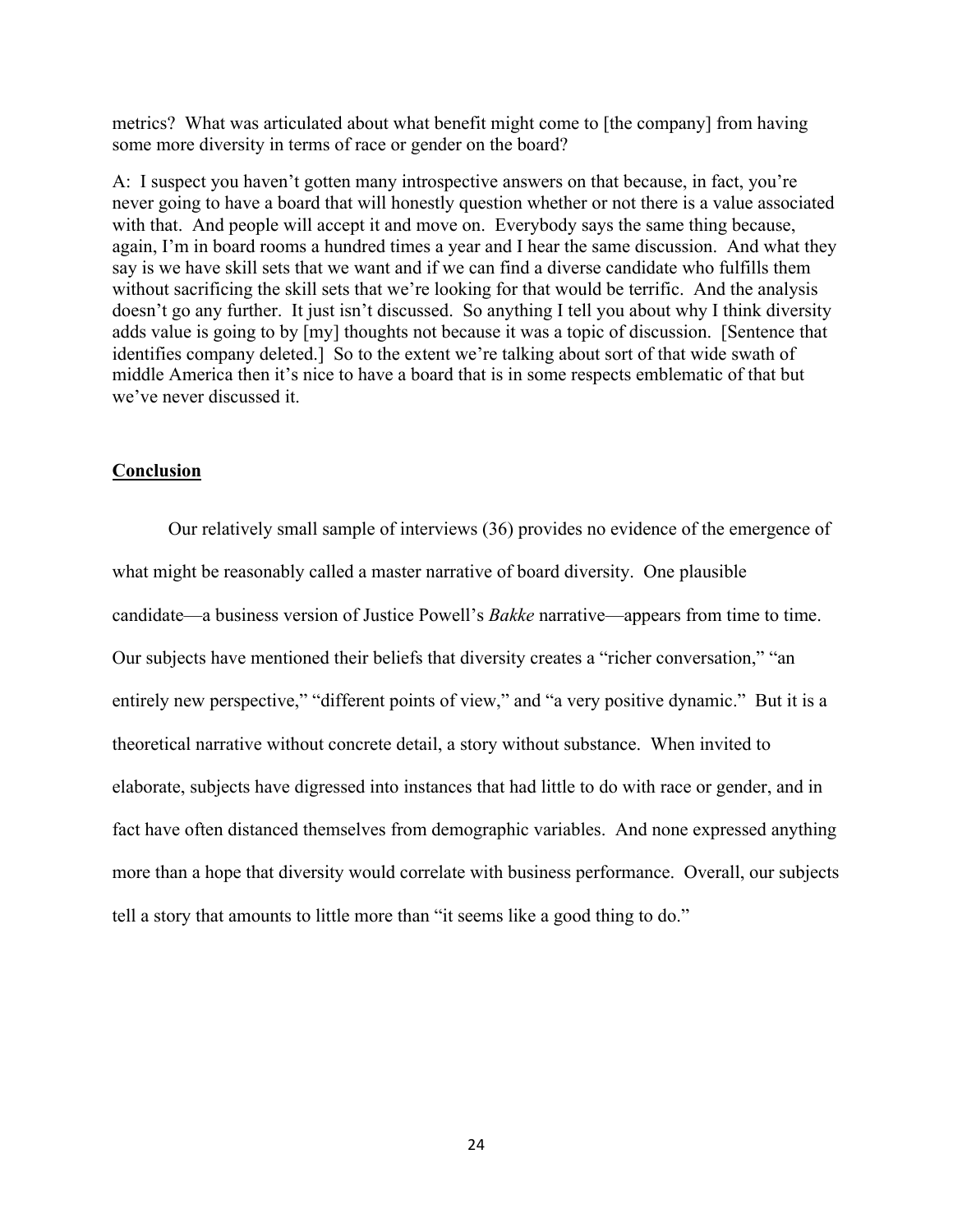#### **REFERENCES**

Alliance for Board Diversity. 2008. *Women and Minorities on Fortune 100 Boards.* Available at http://www.elcinfo.com/downloads/docs/Final\_1\_22\_08.pdf.

Bennett, W. L., and M.S. Feldman. 1981. *Reconstructing Reality in the Courtroom: Justice and Judgment in American Culture.* New Brunswick, NJ: Rutgers Univ. Press.

Briggs, C. L. 1996. Introduction. In C. L. Briggs (ed.), *Disorderly Discourse: Narrative, Conflict, and Inequality* (pp. 3-40)*.* Oxford, UK: Oxford Univ. Press.

Broome, L.L. and K. D. Krawiec. 2008. Signaling through Board Diversity: Is Anyone Listening? *Cincinnati Law Review* 77, 431-464.

Catalyst. 1993. *Women on Corporate Boards: The Challenge of Change.* Available at http://www.catalyst.org/file/227/women\_on\_corporate\_boards\_the\_challenge\_of\_change.pdf.

------. 2005. *2005 Catalyst Census of Women Board Directors of the Fortune 500*. Available at http://www.catalyst.org/file/9/2005%20wbd.pdf.

------. 2008. *2008 Catalyst Census of Women Board Directors of the Fortune 500*. Available at http://catalyst.org/file/242/08 census wbd jan.pdf.

Conley, J. M., and W. M. O'Barr. 1990. *Rules Versus Relationships: The Ethnography of Legal Discourse.* Chicago: University of Chicago Press.

Ewick, P., and S.S. Silbey. 1998. *The Common Place of Law: Stories from Everyday Life.*  Chicago: Univ. of Chicago Press.